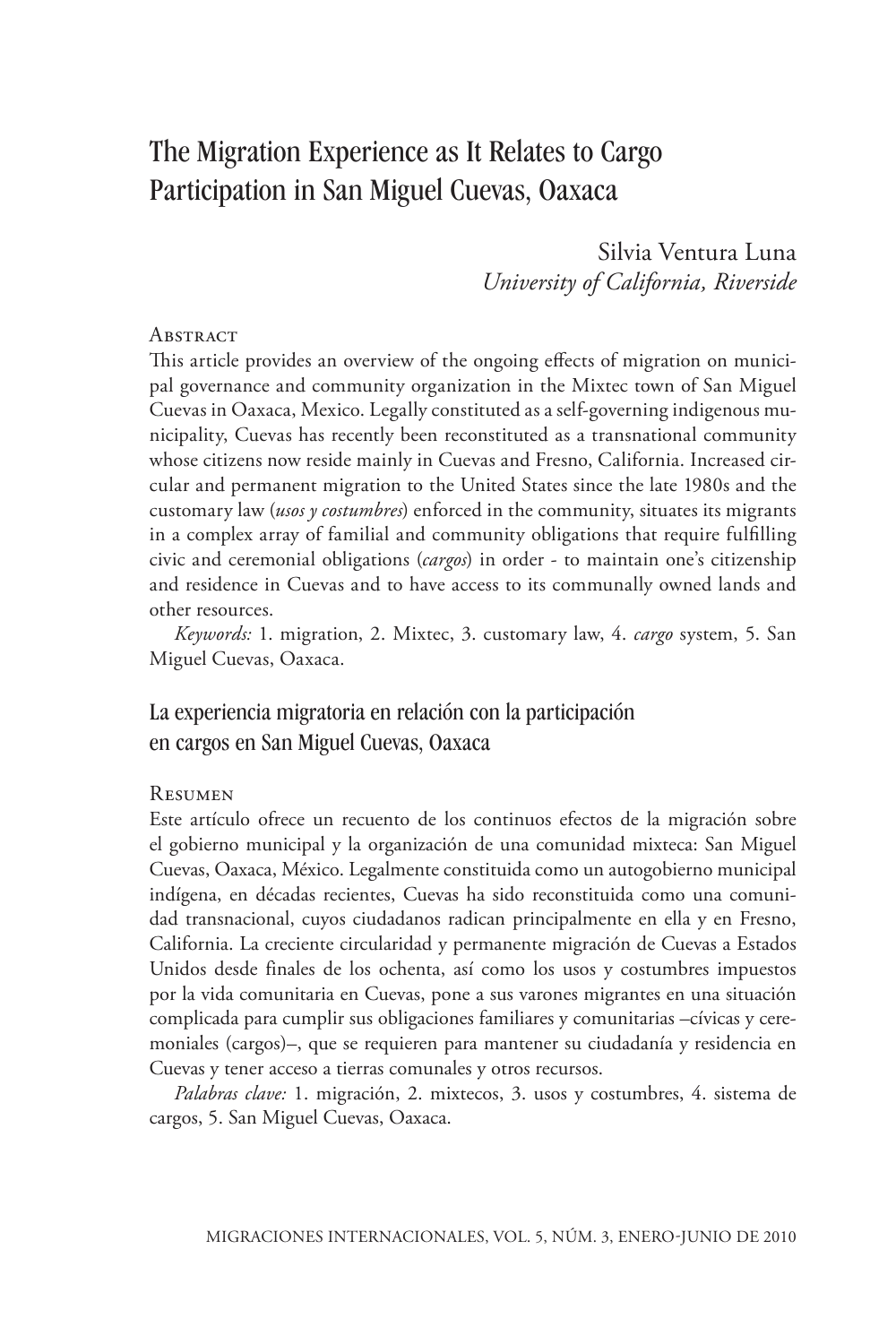#### *Introduction*

The interrelated foci of this article are migration, municipal governance, and identity within San Miguel Cuevas. This article reflects on the migratory experience of three individuals, all with contrasting life experiences, as it relates to the local government of Cuevas. Based on ongoing research, which includes three in-depth interviews with young males, I demonstrate how males increasingly have difficulties in acquiring, maintaining, and ensuring their status as transnational migrant citizens.<sup>1</sup> The life experiences of Flavio Bautista, Rufino Domínguez, and Jesús Gutiérrez allow me to form a hypothesis of the viability of the cargo system. Additionally, in a town meeting in Cuevas, I observed firsthand the ongoing changes of the cargo system.

### *A Transnational Community*

Previous researchers have identified transnational communities as those extended across national borders (Kearney and Nagengast, 1989; Levitt, 2001; Miles, 2004; Smith, 2006). Transnational migrants maintain close relations with their community of origin as a way to resist racism; ties are facilitated by the global market (Szanton Blanc, Basch and Glick Schiller, 1995). A reoccurring question among researchers is why transmigrants need to maintain ties with the community of origin. According to Luin Goldring, new localities "improve their social position and perhaps their power, make claims about their changing status, and have it appropriately valorized, and also participate in changing their place of origin so that it becomes more consistent with their changing expectations and statuses" (Goldring, 1999).

The Mixtecs of Oaxaca, an indigenous group of southern Mexico, cross national, ethnic, class, linguistic, and "racial" bor-

<sup>1</sup> In the political sphere women are not visibly present; hence, they are not mentioned in this piece. Yet, this does not mean that they do not influence local politics or are not affected by the changes in the cargo system.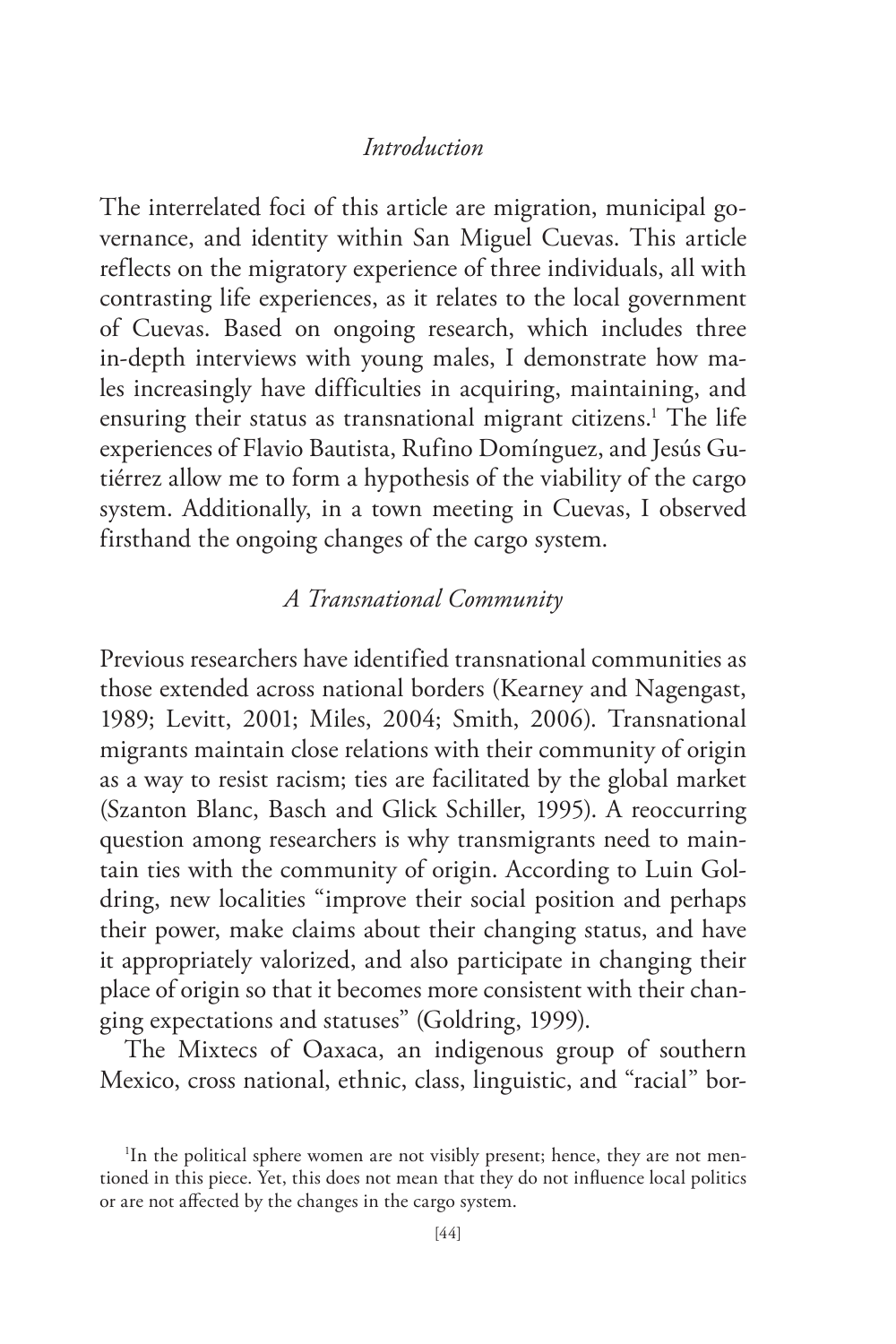ders (Kearney, 1986; Stephen, 2007).2 Previously, foundational works on migrant communities focused on documenting the nuances of family life and community relations, but vaguely discussed the experiences and stressors encountered by Mixtec migrants (Ravicz, 1965; Romney and Romney, 1966). Scholars and researchers have recently focused on migration and its effects on socio-political changes within Mixtec communities (Besserer, 1999; Kearney, 1996; Velasco Ortiz, 2002, 2005). Historically, Mixtecs have migrated within Mesoamerica from pre-Columbian times (Kearney and Besserer, 2004). However, permanent and circular migration became significant only in the later part of the 20th century.

Ongoing changes within the community and external forces such as migration have reconfigured the closed corporate community. Yet migrant communities function as daughter communities to the home community (Kearney, 2003). Cuevas is a complex transnational community because of how it is legally and informally constituted. Specifically, as defined by customary law (*ley consuetudinaria*), married men from the community are obliged to fulfill civic and religious *cargos* to maintain their citizenship and residences in their community of origin (Kearney and Besserer, 2004).<sup>3</sup> Customary law is enacted by the cargo system, which varies across Mixtec towns. The fulfillment of municipal cargos is unpaid and imposes financial hardship upon those appointed due to partial or complete loss of normal income during the period of service.<sup>4</sup>

Recent transnational research indicates that the longer Mixtec communities engage in migration, the more governance is rede-

2 Mixtecs also live in the Mexican states of Guerrero and Puebla.

3 Cargos are defined locally by customary law, which is recognized by the *Constitution* of the state of Oaxaca. Of the 570 municipalities in Oaxaca, 418 have opted to so govern themselves, rather than participate in the political party system of governance that prevails in the remainder of Mexico (Kearney and Besserer, 2004). Cargos range from administrative positions to organizing and financing ceremonial events, and often both types are interrelated (Anaya Muñoz, 2006).

4 Financial hardship may lessen when close kin assist the cargo holder throughout the cargo process (López Bárcenas, 2004a, 2004b).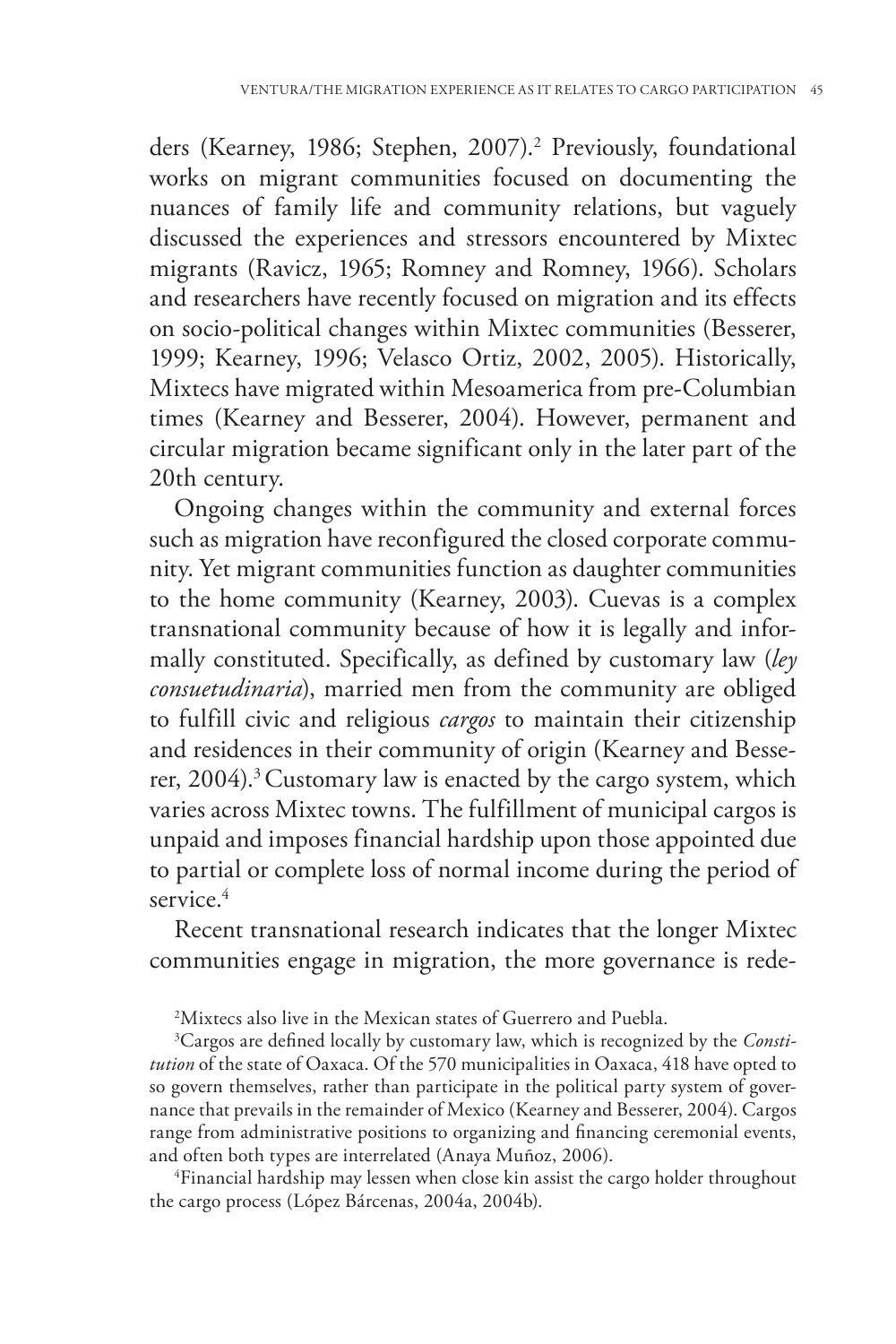fined and transformed (Gil Martínez, 2006). As more families from Cuevas become evermore extended from Oaxaca across the U.S.-Mexican border and established in the North, it becomes more financially and socially onerous for those named to municipal offices to return to Cuevas for the extended periods necessary to fulfill their legal and ceremonial obligations (Wence Partida, 2006). Harsh sanctions such as fines, confiscation of property, and expulsion from the community are increasingly being imposed to encourage compliance (Kearney and Besserer, 2004). My ongoing research reaffirms how, as a result of their transnational situation, some citizens of Cuevas are forced to decline civic service; by doing so, they are threatened with the loss of their homes and of municipal citizenship.

Cuevas' system of governance within its present transnational context is thus becoming stressed and transformed accordingly. For example, in Fresno, California, in March 2007, adult migrant male citizens of Cuevas voted to eliminate three of the seven sodalities.5 However, some youth and elders had opposite reactions. While a young permanent migrant male held that this system was in the best interest of the community, an elderly non-migrant woman argued that it was detrimental to community well-being. Currently, with newly elected town authorities, such decisions are subject to change.<sup>6</sup>

## *Background: Mixtecs*

There are seventeen indigenous groups in Oaxaca; among these, Mixtecs comprise the second largest group (Ravicz, 1965). In Oaxaca, economic, ecological, political, social, and economic conditions cause extensive circular and permanent migration to northern Mexico and California (Garduño, García and Morán, 1989; Stuart and Kearney, 1981). In Oaxaca, widespread soil ero-

<sup>5</sup> This continues to leave 110 cargos. The four remaining sodalities have the following cargos: San Miguel Arcángel-45; Virgen del Rosario-32; Virgen de Guadalupe-25, and Virgen de Dolores-8.

<sup>6</sup> An example of such changes will be presented later in this article.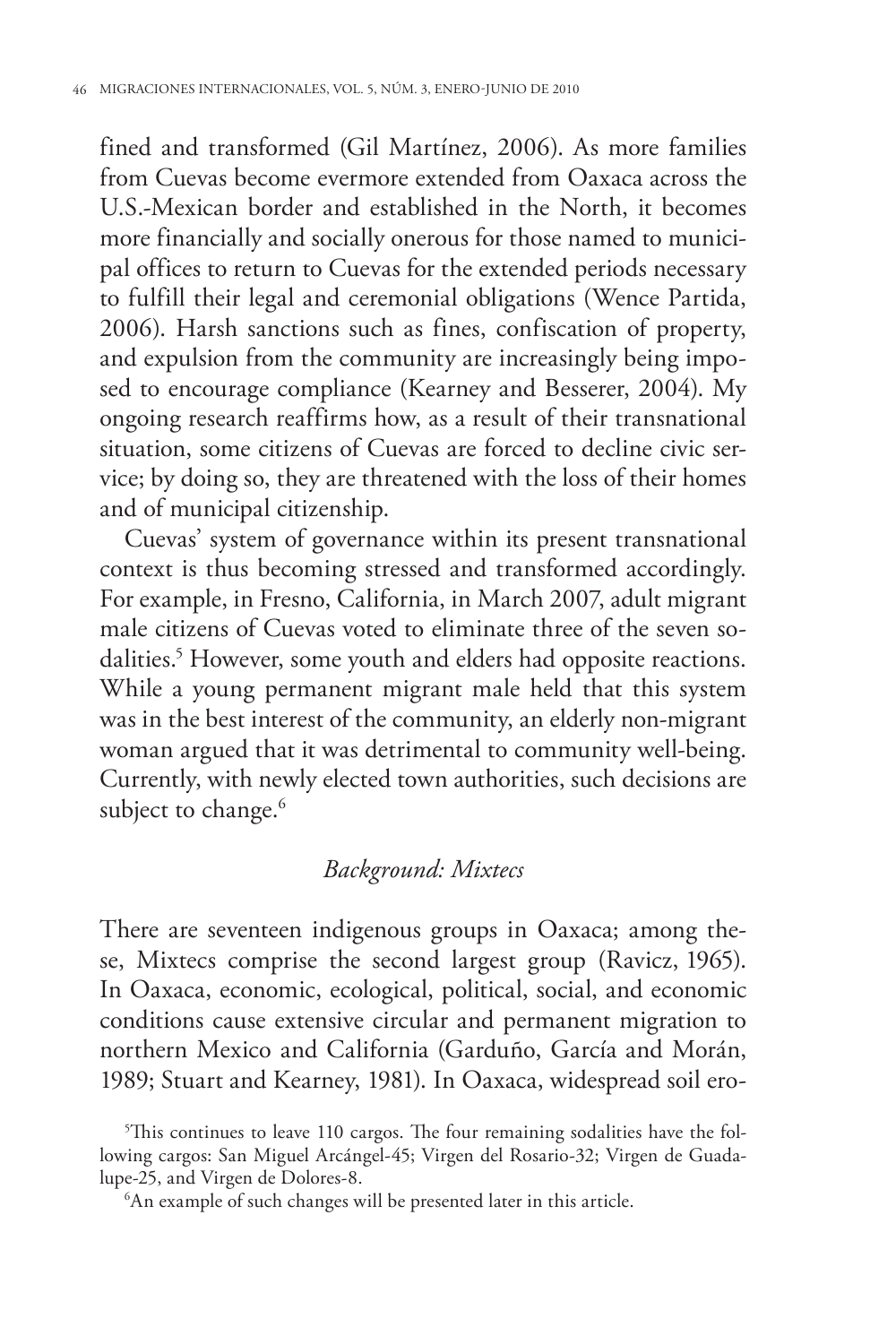sion due to deforestation and agricultural practices has caused low agricultural yields, resulting in extensive outmigration. Also, political situations such as land disputes and violent social movements have forced people to leave their community of origin (Cohen, 2007). Land encroachments by *mestizos* have also dislocated some people.

Circular Mixtec migration to nearby Mexican states increased considerably in the 1960s, and subsequently turned to the northwestern states in the early 1970s, and then to the U.S. in the late 1970s. Mixtecs generally emigrated to seek seasonal employment in agricultural labor markets (López and Rusten, 2004). Presently, permanent immigration is increasing because of established networks and because the U.S.-Mexican border is becoming less permeable for people without proper documentation. Income earned in *el norte* compensates for the lack of economic resources in the community of origin.

As "indigenous peoples," Mixtecs are commonly targets of socioeconomic discrimination by Mexican nationals and other groups, and consequently encounter bleak situations in California with respect to housing, employment, health, and educational opportunities. Recent research findings, particularly those deriving from the Universidad Autónoma Metropolitana (uam, metropolitan university of Mexico), have enhanced the ethnography of migration by focusing on the dispersion among localities and the relationships among these (Kearney and Besserer, 2004). They demonstrate that although permanent migration is increasing, Mixtecs continue to replicate traditional cultural practices because of their transnational ties with their original communities.

The community in Oaxaca is defined territorially; therefore, citizens are obliged to participate in religious ceremonies established by the community. Communities such as these have been defined as "closed corporate communities" (Wolf, 1955, 1957), with citizenship typically restricted to persons who are born in, or who marry into, the community. Community membership benefits include access to natural resources and to communally owned land, owning a house in the town, and the right to be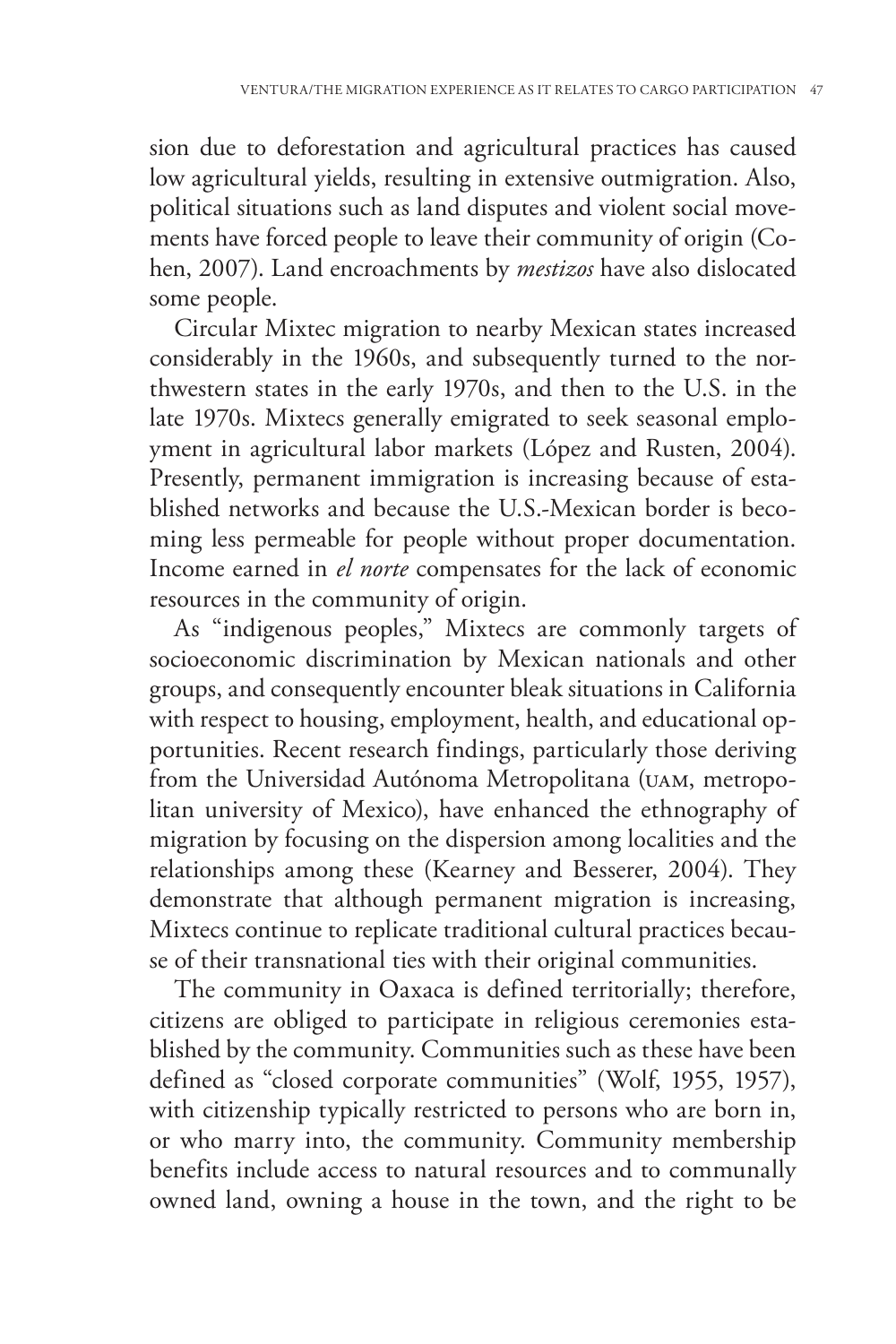buried in the community of origin.7 Such socio-cultural practices are recognized by the state government of Oaxaca (Anaya Muñoz, 2006).

#### *Municipal Governance*

*Usos y costumbres* is one of the many ways through which indigenous groups from Oaxaca express their indigenous autonomy (Anaya Muñoz, 2006; Cordero Avendaño, 2001; Hernández-Díaz, 2007; López Bárcenas, 2004a). This system of communal governance is rooted in pre-contact local governance and was recently formally recognized by the Oaxacan state government as a legal way for indigenous communities to exercise local autonomy. The current structure of the local government, the *ayuntamiento*, resembles the political organization of the Mexica and Mixtec civilizations during colonial times. For example, the council of elders, *consejo de ancianos*, exerts a strong influence on the assignment of cargos and other decisions vital to the life of the community. Yet this does not signify the absence or influence of local political parties in various community government structures (Velasco Ortiz, 2005). Within the local government, the system of *Bienes Comunales* administers communal land, patrols borders, and is responsible for the distribution or removal of communal land.

The cargo system integrates both religious and civic aspects of governance. This system is traditionally hierarchal. Young males begin serving basic cargos and, as they age and gain experience, move up to important cargos such as the municipal presidency and attain membership as *principales*. <sup>8</sup> *Principales* are elder males who have completed their obligation as community members by

8 San Miguel Cuevas is defined as a municipal agency; therefore, the highest appointed authority is the *agente municipal*, whereas in a *cabecera*-district such as Juxtlahuaca, the highest elected authority is the municipal president.

<sup>7</sup> "Legally, most of the communities in Oaxaca are communes in which land and other major resources are owned by the community at large [...]" (Kearney and Besserer, 2004:455).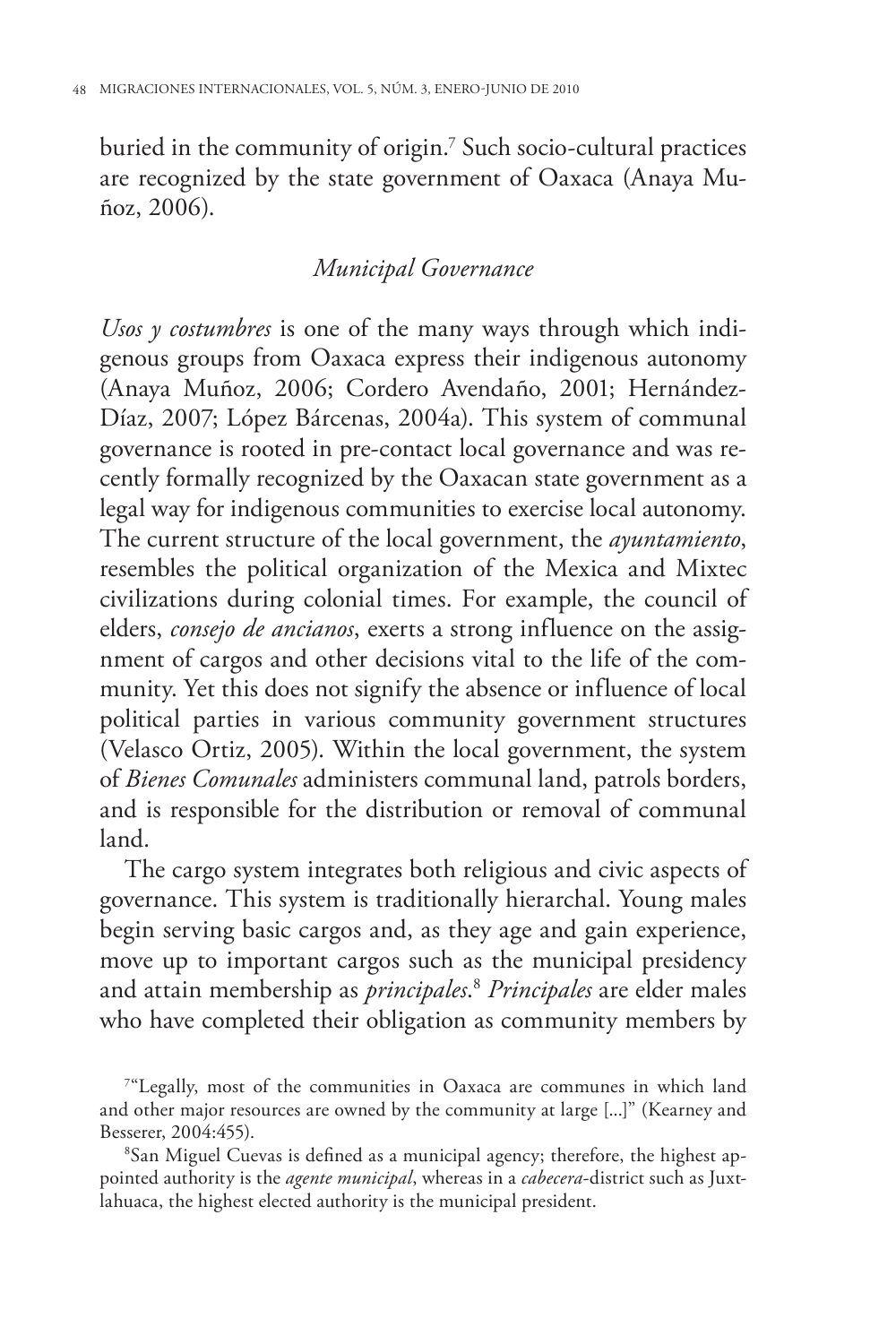giving their service in cargos until they retire (López Bárcenas, 2004a). Cargos are assigned in *asambleas*, assemblies, to which only males are elected and in which they are allowed to vote. Traditionally, status, prestige, and respect are achieved in the community by serving the assigned cargos (López Bárcenas, 2004a; Wolf, 1957). The prestige economy contributes to the socioeconomic, political, and cultural reproduction of the community. Community citizens are required to expend surpluses in the operation of a prestige economy. The community maintains a strong attitude against accumulated wealth (Foster, 1979). The prestige economy operates in support of the community's religious *cofradías* or sodalities, which proffer prestige to citizens, but tend to level them economically.

Yet the former structure is being reshaped at present within the contemporary transnational context. Francisco López Bárcenas (2004b) notes that in Santa Rosa Caxtlahuaca, there are changes in the cargos because of ongoing migration by young people to the U.S. Cargo holders depend on the economic aid of migrants for cargo expenses, which range that from several hundred to thousands of U.S. dollars when there include living and traveling expenses (Estrada Villanueva, 2003; Kearney and Besserer, 2004; Wence Partida, 2006). The economic hardship that each cargo entails encourages males from San Miguel Cuevas to seek income by either borrowing money or migrating. Matus Ruiz (2004) explains that economic strategies are developed to aid with cargo expenses. According to Francisco López Bárcenas (2004b), due to migration the cargo system is drastically changing, but I would also add that in the case of San Miguel Cuevas, the cargo system also impacts migration. In order to subsist, cargo expense migration has become a natural way out.

Paradoxically, cargos in Cuevas also pull people to migrate back to the town. In the case of adult migrants from Cuevas, to fulfill the cargo means to return to the community; more importantly, it signifies having something to which to return by fulfilling the civic obligation. By giving service, they are able to build their houses, contribute to ongoing infrastructural development, and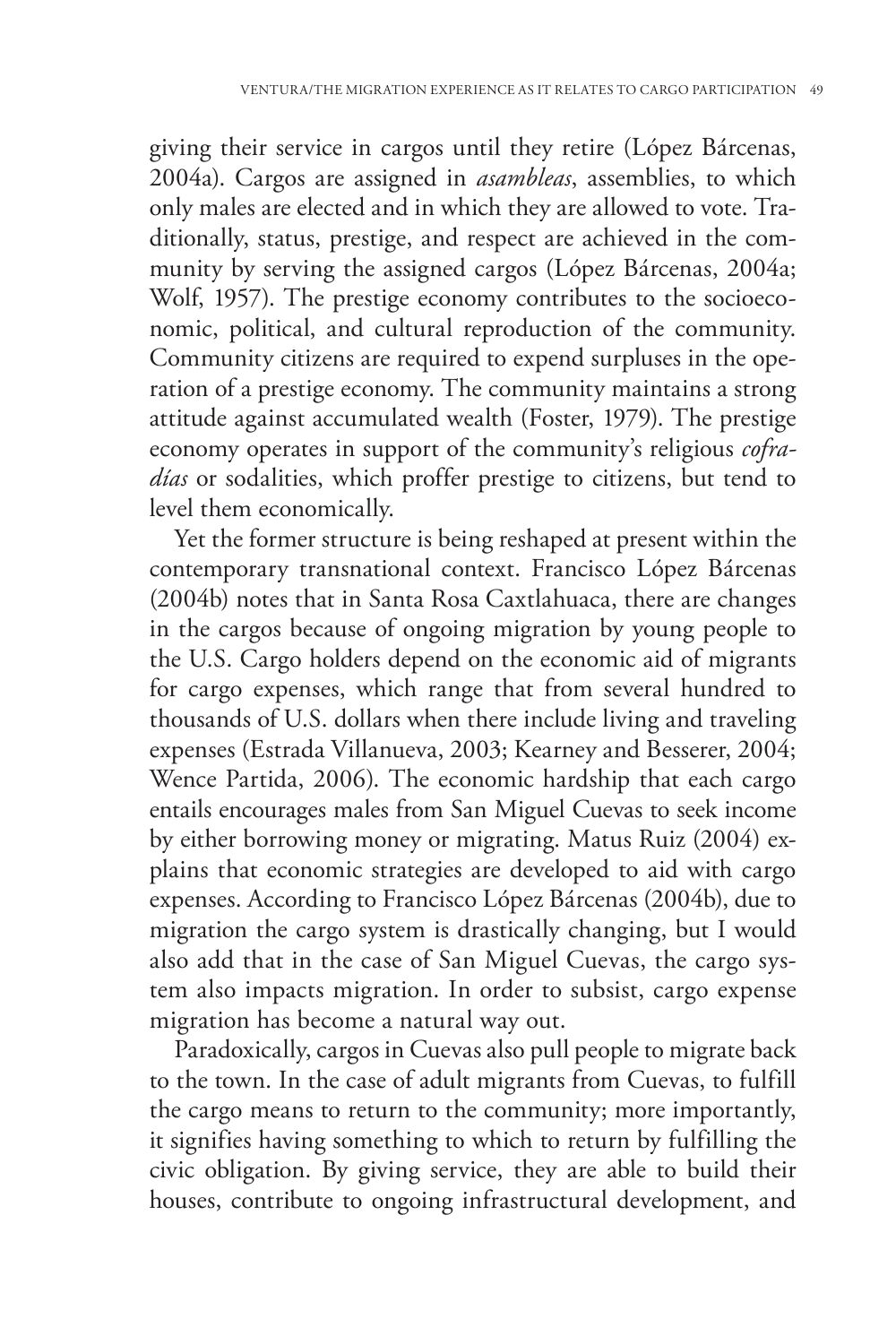continue to ascend in the cargo system. However, this decision does not rest upon the individual, because the majority of adult migrants have families and dependents. Their partner must be willing to assist them in the process and to make drastic changes with the living situation. During my fieldwork in Cuevas, I talked to Julita, who was obliged to return to Cuevas. Julita explained to me that her husband was called upon to fulfill his *cargo* obligation. She was living in California. During his service, he asked her and her son to also return to Cuevas; she has now been living in Cuevas for two years. While in California, she supported her husband through remittances; however, the family now struggles to subsist because labor in Cuevas is scarce.

Ariana Estrada Villanueva (2003) notes that when a cargo is assigned, preference is given to migrants residing in the U.S. because they are assumed to be better able financially to cover necessary expenses. For the Christmas *cofradía* in Ixpantepec Nieves, the *mayordomo* expended 58 000 Mexican pesos, and the remaining six *diputados* expended a similar amount (Estrada Villanueva, 2003). $^9$  The sodalities range from a few persons to as many as  $46$ couples, depending upon the importance of the venerated saint. In the majority of cases, this implies considerable economic loss. There is resistance to such economic hardship. In recent study, San Miguel Tlacotepec demonstrates how this community's cargo system has opted to offer economic incentives for those holding cargos (Perry *et al.*, 2009). In an *asamblea*, where males are selected for cargos, the majority of those who are eligible do not assist, because this would mean a higher probability of being selected (Estrada Villanueva, 2003).

Some financially buoyant individuals are able to "buy" their way out of the cargos, and cargos can be fulfilled by another person by hiring someone else to serve (López Bárcenas, 2004b).<sup>10</sup>

<sup>10</sup>Higher ranked cargos do not allow substitutes. Women and young males are limited to the cargos for which they can substitute.

<sup>9</sup> The *mayordomo* is the main person who organizes the fiesta with the help of the *diputados*. In San Miguel Cuevas, the *mayordomo* is an older and married, whereas *diputados* are younger and may or may not be married.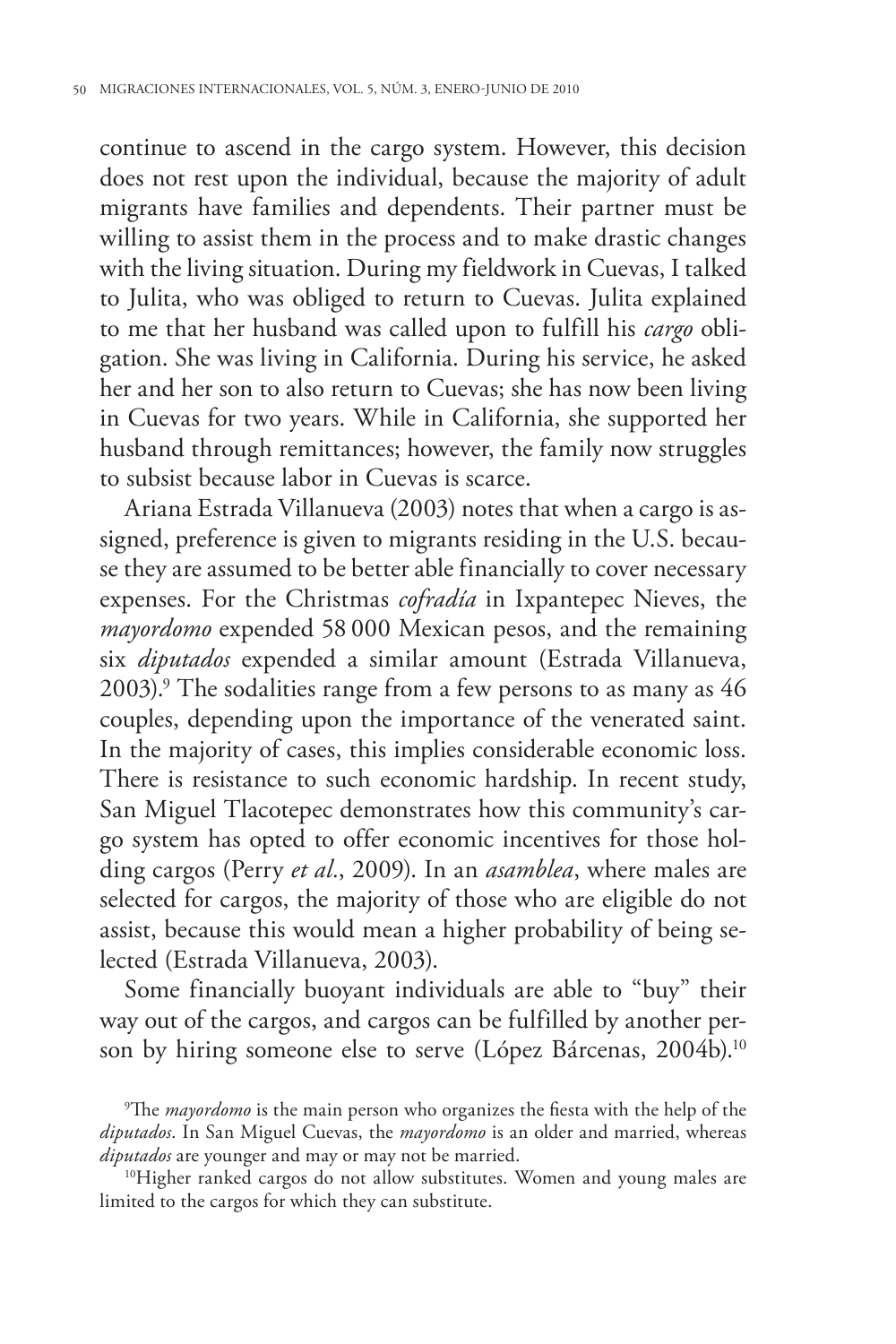These practices affect the manner in which a cargo is delivered. The person initially assigned for the cargo not only does not gain experience, but does not voice his vote. Innovative methods are developed to insure that migrants fulfill their duties and that those selected retain their citizenship. For example, Julita explained that during the period her husband was giving his three-year service, her married son was a *diputado* for the Virgen del Rosario. Her son did not return to Cuevas; thus, she and her husband acted as their son's substitute by rendering their service. Julita's son, however, provided the money to sponsor the *fiesta.* Nonetheless, this raises the issue of who actually is able to carry out the cargo, and also, who does the decision-making.

## *Identity*

Multiple dimensions in an individual's identity are shaped by gender, community membership, nationality, class, and education. According to Kearney (n. d.), a person has identities that "are multiple, intricately interrelated, and often contradictory", and he defines such a person as a *polybian*. He further contends that identity is socially constructed and that identity "is in a process of ongoing formation, definition, and application" (Kearny, n. d.). Identity needs to be contextualized because it has many layers (Hall, 1996). Scholars have closely examined how ethnicity is used to create solidarity in a heterogeneous community (Kearney, 2001; Stephen, 1996). Government agencies and political organizations employ ethnic identity to exploit and/or to improve current social conditions (Martínez Novo, 2004; Velasco Ortiz, 2002, 2005). However, both ethnicity and identity draw from their historicity because they are unable to exist without roots.

I argue that a person could be born into an identity, or could acquire it throughout her or his life. The individuals interviewed show examples of both. Being born into the community, the individual has shared characteristics, such as a similar background within a given group, such as an ethnic group. A member of a group that shares common traits feel affiliated with each other;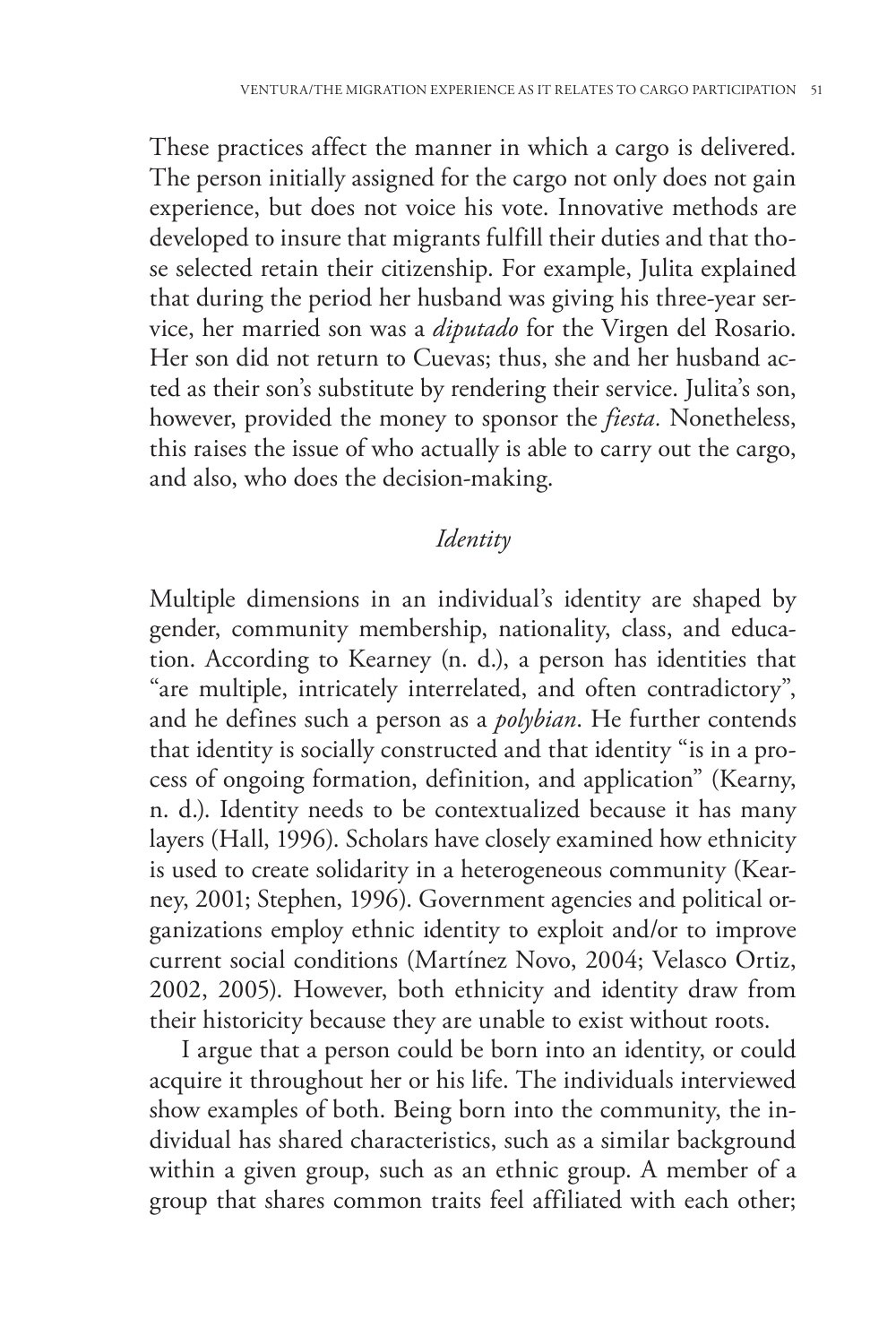hence, they may be likely to work together toward a common goal. This is more evident in the case of cargo system. Males born in Cuevas are granted citizenship as long as they give service to Cuevas through the cargo system. Moreover, they are required to continuously reaffirm their membership in the community by giving service to Cuevas. As they escalate through the cargo system, their identity within the community is altered because they garner prestige through the cargos that they hold.

Identity shapes the notions of membership, citizenship, and belonging in a community. This is challenged when a citizen is found in more than one territory, culture, language, and community (Ramírez, 2002). Some youth are born within the territorial borders of the community, but larger numbers are born beyond these. Increasingly, youth are being born in Mexican states other than Oaxaca and in the U.S. According to censuses conducted in Ixpantepec Nieves, San Jerónimo Progreso, Santa María Tindú, and San Miguel Cuevas, the majority of youth reside outside of their geographical borders. Ariana Estrada Villanueva shows that in 1995, there were 520 youths aged 15-29 years, while in 2001 there were 200 youths in the same age range in Ixpantepec Nieves (Estrada Villanueva, 2003).

The notion of the community is being transformed because it is currently conceived as not only existing in multiple places, but also making it possible for others to belong without being physically present within its territorial limits. This imagined community thus allows its citizens to function as citizens although they do not reside within the former (Anderson, 2006). According to Rocío Gil Martínez (2006), community need not be territorially defined, but the sense of belonging defines borders. Gil Martínez notes that belonging is what creates community borders. The sense of belonging informally defines who belongs to the community and defers from the formal definition of citizenship.

Legal citizenship means full membership in the community in which one lives (Hall and Held, 1989; Marshall, 1950). Turner (1993:3) defines citizenship as "a set of practices (judicial, political, economic, and cultural) that define a person as a 'competent'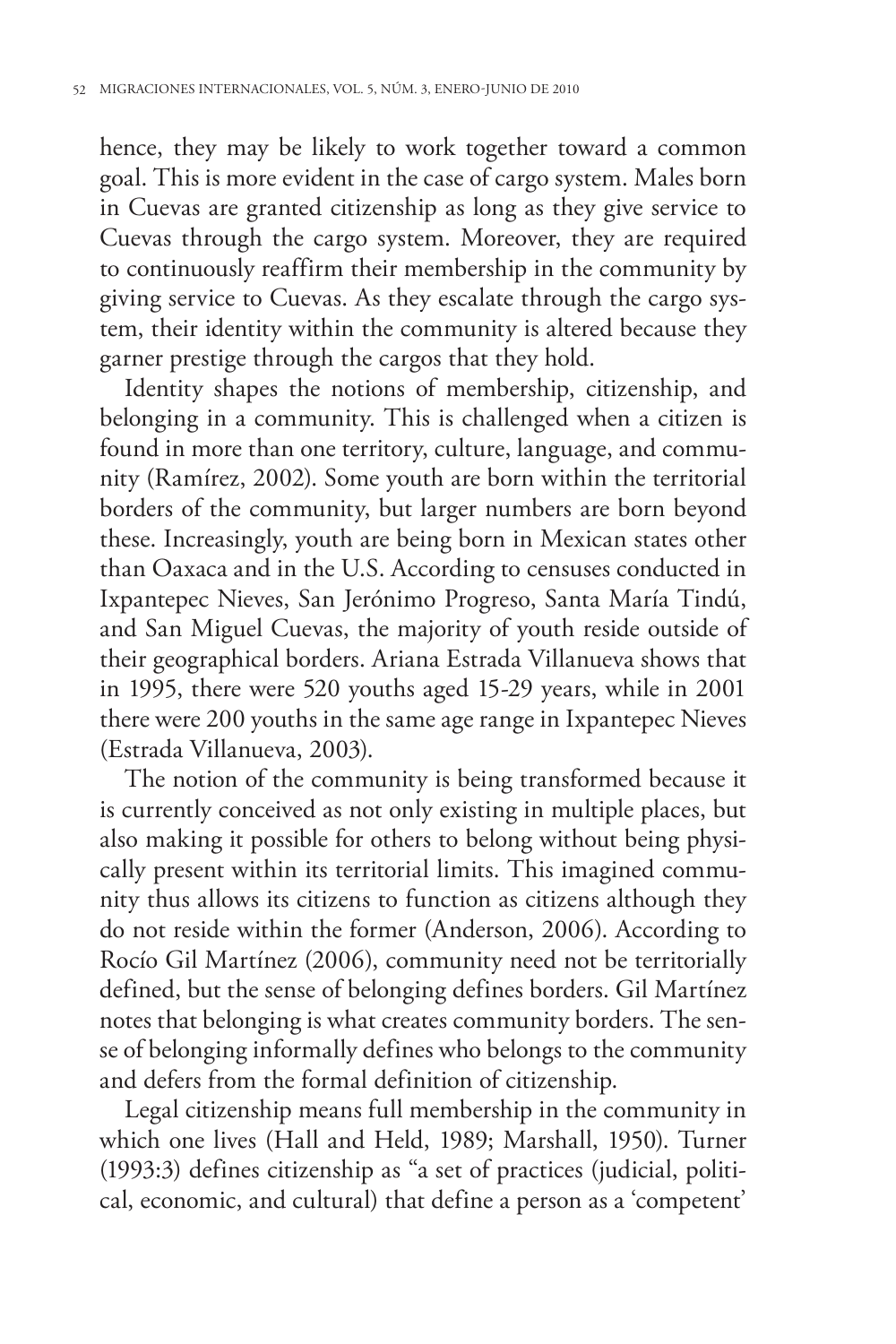member of society." However, migrants who are away from their community of origin are prevented from fully engaging in these practices. Nevertheless, the citizenship of transnational persons citizenship has become increasingly flexible in response to migration (Ong, 1999). According to Evelyn Glenn, citizenship is a fluid and decentered complex that is continually transformed through political struggle. She states there are three elements that construct citizenship: membership; rights and duties, and the conditions necessary for practice.

# *The Case of San Miguel Cuevas*

Las preocupaciones de los hombres jóvenes son tales que en la comunidad de San Miguel Cuevas es difícil ganar y ahorrar dinero porque no hay mucho trabajo donde pueda uno ganar lo suficiente para mantenerse; el salario que pagan es poco y los gastos son muchos. Por eso, muchos jóvenes preferimos salir de nuestro pueblo y emigrar a Estados Unidos o a otro lugar donde podamos conseguir trabajo y podamos ahorrar un poco de dinero, ya que aquí en nuestro pueblo hay muchos servicios, cooperación y cargos que tenemos que cumplir<sup>11</sup> (José, Summer of 2006).<sup>12</sup>

Jose speaks as young male eligible to comply with all the responsibilities that entail being a community member of San Miguel Cuevas. José's concerns are deeply interrelated with his subsistence, with being a male, with his responsibilities toward his town, and with migration.

<sup>11"</sup>The young males' worries are that in the community of San Miguel Cuevas it is difficult to earn and save money because there is not much work to earn sufficient money to subsist; the salary that they [employers] pay is little and the expenses are considerably large. That is why many youth [like myself] prefer to leave our town and emigrate to the United States or to another place where we can get jobs and can save a little of money, since here in our town there are a lot of services, cooperation [monetary], and *cargos* that we must comply with" (authors translation).

<sup>12</sup>Jose's age is unknown, and we do not know if this is his actual name. The only information I have available is that he was among the 12 youths whose age ranges from 11 to 23 years old and participated in project titled "San Miguel Cuevas: Miradas jóvenes de una comunidad" (2006). This was the first phase of Georgia Melville and Emilia Ramírez project.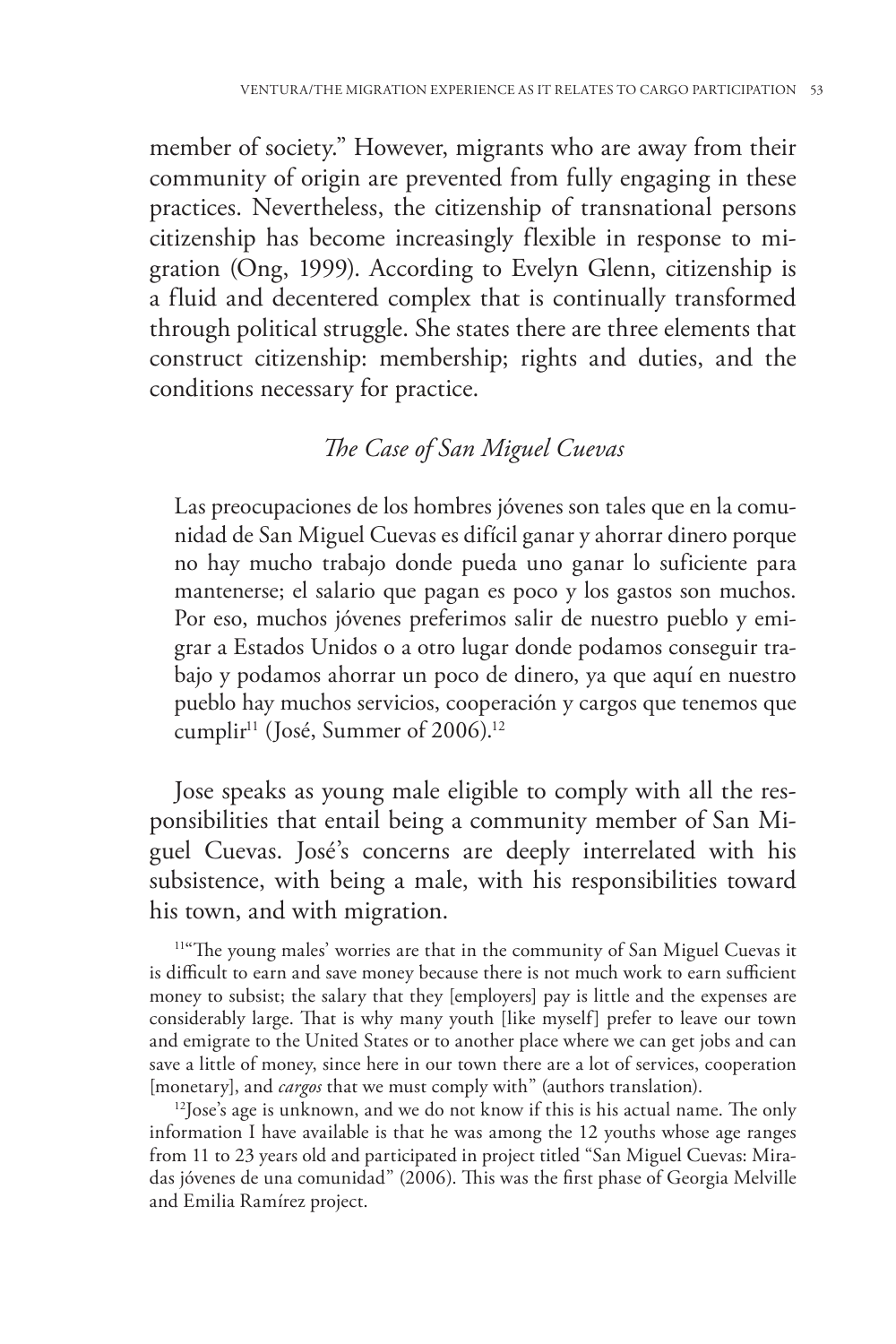Presently, Cuevas has approximately two thousand persons dispersed in California and among other states in the U.S. and Mexico (Matus Ruiz, 2004).13 Lone males were the original migrants to California, but at present entire families reside in Fresno, California, the majority farm workers (Rusten and Kearney, 1994). Cuevas, a predominantly Mixtec-speaking community, has a high ratio of non-migrating elderly and child residents. Recently, single and married women have migrated in greater numbers (Cota-Cabrera *et al.*, 2009).

From January to mid-February 2007, I observed and participated with a youth group in Casa San Miguel in Fresno as they worked on the San Miguel Cuevas "Young Visions of a Community Project". This project, coordinated by two student researchers, Georgia Melville and Emilia Ramírez Valenzuela from the uam Anthropology Department, created an exhibit with pictures and text describing the perspectives of youth in their communities: Cuevas and Fresno. I have been conducting ongoing preliminary research since July 2006. I draw largely from three in-depth interviews conducted on the last weekend of January 2007 with three individuals: Flavio Bautista, Jesús Gutiérrez, and Rufino Domínguez, and a month later, I conducted a post-interview with Jesús.<sup>14</sup> I utilized my observation notes from an *asamblea*, which I attended while conducting my 2009 fieldwork, to demonstrate the process involved in the decisionmaking of Cuevas.

The interviewees' reflection is based on their experience in the U.S. and their interest in Cuevas. In addition, the backgrounds of these individuals do not necessarily exemplify a general prototype of migrants from Cuevas. Rather, they demonstrate an array of experiences and voice the concerns of those who are willing to

<sup>13</sup>Exact numbers are not available since the Mexican national census only counts persons who are present at the time of the census and Cuevas' officials only document male citizens, of which they presently list 645. A reasonable assumption is that both censuses undercount the actual municipal population by about 75 percent.

<sup>14</sup>The interviews addressed topic related to migration, labor, education, and political experience as well as identity. The interviews were conducted in Fresno, California.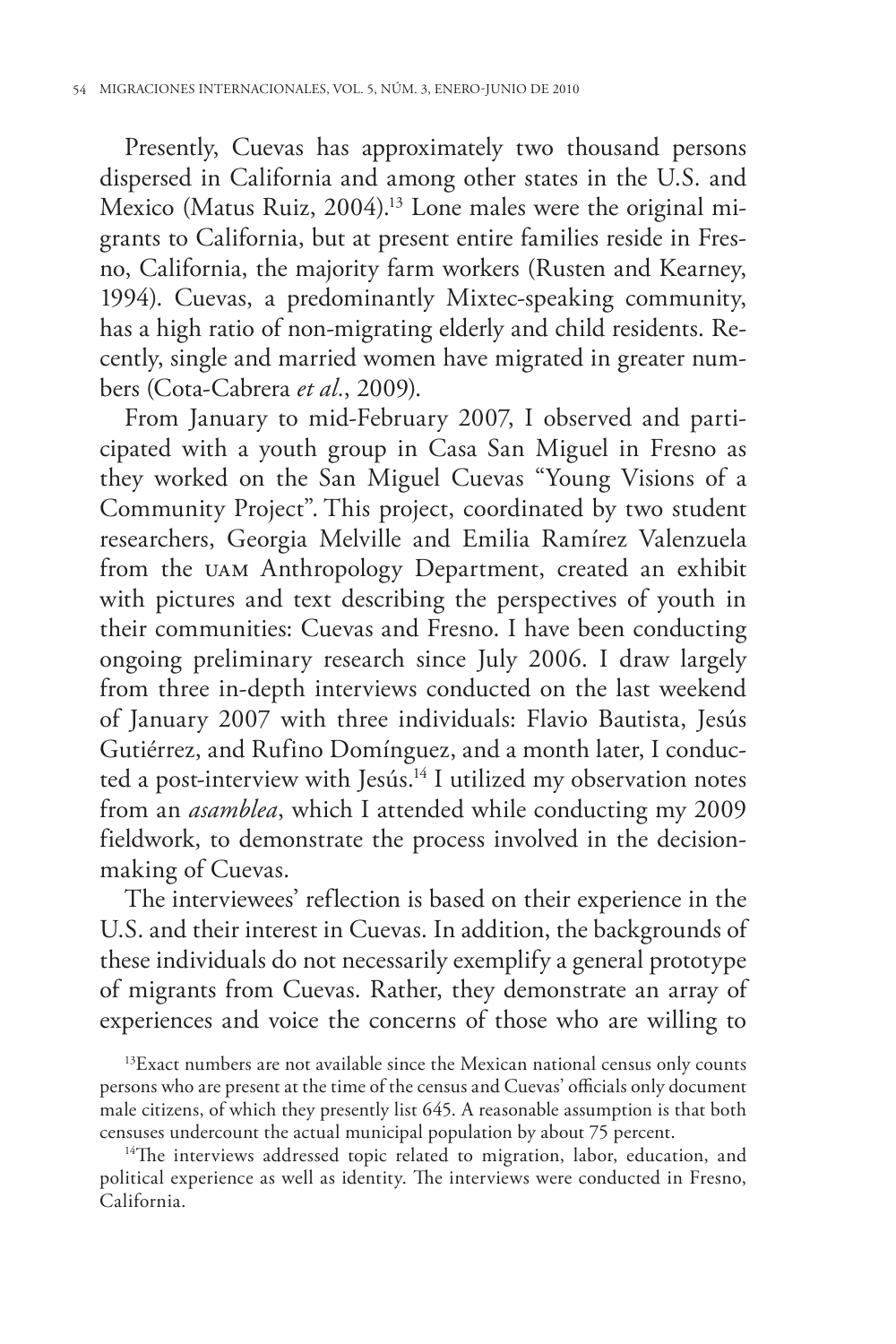share them. *Don* Rufino is the General Coordinator of the Frente Indígena de Organizaciones Binacionales (fiob) in Fresno, California. This organization, through binational efforts, has strived to promote and protect indigenous rights through political, social, and cultural events, forums, actions, and dialogue. Flavio, a community worker who conducts outreach, advocacy, and who is a paralegal works with the California Rural Legal Assistance (crla), also a non-profit organization, which through legal means promotes and protects the rights of California's rural poor, such as Mixtec farm workers.15 *Don* Rufino and Flavio work in organizations that have allowed them to be aware of the often bleak conditions the *Mixtecos* encounter in California. Jesús, who works putting up fences in the Fresno area, participated in the Melville and Ramírez Valenzuela project because he has an interest in the community where he lived for a couple of years. It is their interest in Cuevas and their desire to communicate their ideas that sets them apart from other *Mixtecos* from Cuevas who, as Jesús says, "ni les va ni les viene" (Gutiérrez, 2007, interview).<sup>16</sup> Both Jesús and Flavio are in their early twenties, whereas *don* Rufino is in his late forties. Of the three, only Flavio is a *comunero*, defined as one who provides a service in the cargo system.

Based on the interviews I conducted, it is difficult to generalize about all the people from Cuevas because I interviewed only males who are interested in community-related activities and are willing to talk about their life with me. Jesús was born in Oregon and raised in Mexico, and recently arrived in Fresno to work since he left with his mother as an eight-month-old infant. He is eager to make money, and returned to Morelos, Mexico, to start his own business. On the other hand, Flavio was born in Cuevas and raised in California, and although he returned for nine months to Cuevas as a teenager, plans to remain in the U.S. *Don* Rufino, found at the other end of spectrum, left Cuevas as

<sup>&</sup>lt;sup>15</sup>Flavio's job title is community worker. This entails performing outreach and being an advocate and paralegal. Approximately a year after the interview, he resigned his position to become a full-time college student.

<sup>&</sup>lt;sup>16</sup>It comes and goes, and they could care less about it.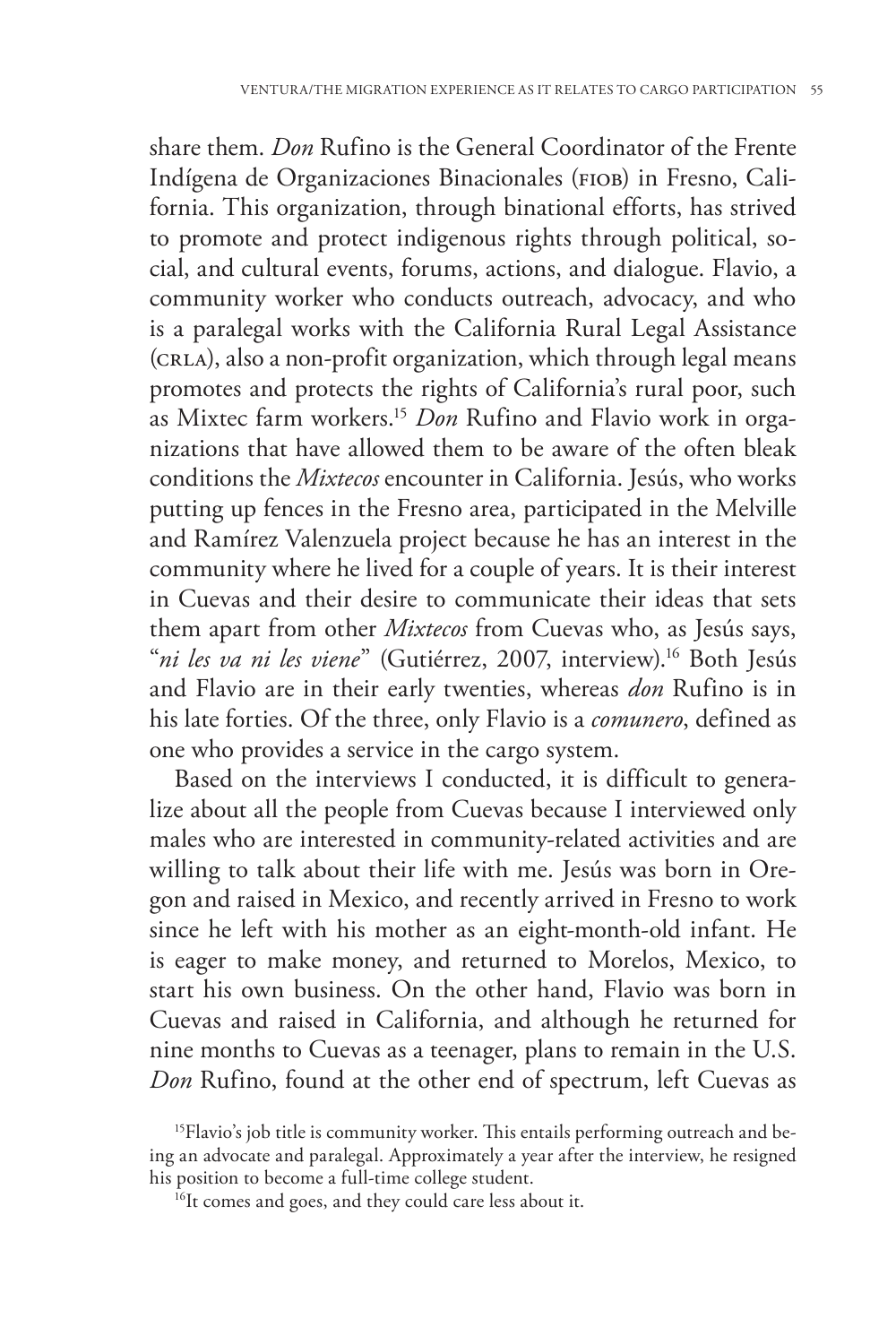a youth and was a migrant for more than 20 years in California and in northern Mexico.

Each individual's education, work, social network, and migration history are directly linked with the way they self-identify. All three individuals had a formal education; *don* Rufino and Jesús attended a *secundaria*. 17 Both Flavio and Jesús are seeking higher education and aspire to either practice law or to start a business. Flavio states that the "way to go is education" (Bautista, 2007, interview). Education is perceived as a venue to terminate the cycle, the interminable assignment of cargos on a bi-annual basis that the cargo system has established. The cargo system does not allow people to discontinue their participation without being reprimanded, fined, or ostracized from Cuevas by fellow citizens. The interviewees' educational experience demonstrates the blatant discrimination and ubiquitous incidents of racism that they confronted when they were labeled as indigenous or *mixteco* by fellow Mexicans. For example, while in school both Flavio and Jesús were called pejorative names and were bullied by peers.<sup>18</sup> They were ostracized because they are indigenous. In other situations, there was a sense of self-rejection, as in the case of *don* Rufino, who regrets that as a youth he felt embarrassed to say that he was a *mixteco*. *Don* Rufino was harshly criticized and ridiculed by fellow classmates because he was labeled as being indigenous when attending a school in Juxtlahuaca, Oaxaca. He was exposed to other youth who were phenotypically differently, *güeros*, lightskinned peers, and who spoke another language, Spanish (Domínguez Santos, 2007, interview).<sup>19</sup> Both skin tone and language serve as criteria to differentiate *mixtecos* from others.

The contact that the three interviewees had with people from outside of their immediate community during their time at school

17Junior high school.

<sup>18</sup>Interviewees did not specify. Jesús states that it was his classmates, who in his case were Mexicans, because he attended a school in Mexico.

19Domínguez states that Juxtlahuaca predominantly has *ladinos*, i.e., *güeros*, who speak only Spanish. *Ladinos*, *güeros,* are people with Spanish and Indigenous ancestry who have fair skin.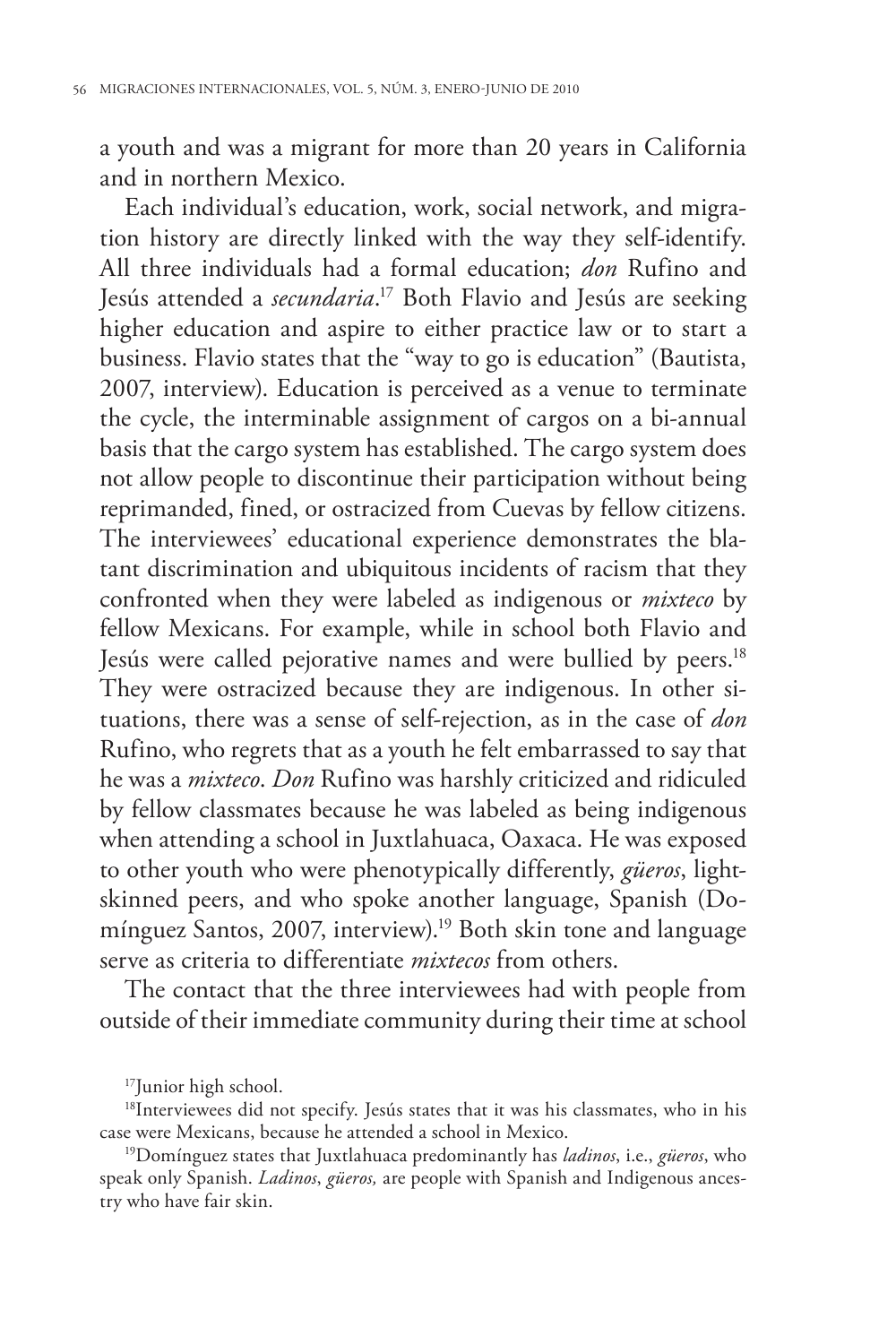was expanded upon coming into contact with non-*mixtecos* or *mexicanos* through their employment. According to Flavio, working at the CRLA has enabled him to meet people who he otherwise would not have. Similarly, through *don* Rufino's work in indigenous rights, he has met people such as Rigoberta Menchú Tum. He became conscious of his indigenous identity when he was 17. Since that time, he has become politically active and concerned with Indigenous rights. Jesús identifies as Mexican because he was raised in Morelos, although he was born in the U.S. The employment and the social work that each interviewee has are deeply intertwined because they depend upon each another.

The interviewees identify differently depending on the situation. When I asked Flavio, "If a random person asks what you are, how would you respond?," he answered, "well… it depend on who [asks]." He is, after all, a *mexicano* because he is from Mexico, but he is also a *mixteco* because he is from Cuevas. Note that he did not say this because he spoke the language or because he looked Indigenous. If someone is a *paisano*, someone from the Mixteca of Oaxaca, he tells them that he is from Cuevas. If someone "White" asks him, then he tells them that he is Mexican but also Indigenous, a *mixteco*. He tells Mexicans that he is from Mexico and adds "*Mixteco, soy indígena, soy de Oaxaca.*"20 He definitely does not identify as Hispanic because he associates this term with the Spanish who invaded Mexico. Flavio's identity is multiple and his response in relation to self-identification varies upon who inquires Jesús is *mexicano* even though he is a U.S. citizen by birth. Whether in the U.S. or Mexico, he remains a *mexicano*. He says that he cannot identify as an American because he was raised in Mexico. Their identity is relative to the context in which they are found.

Being concerned with the cargo system, my interviewees claimed the need to change the system to suit "modern times". The cargo system, Rufino states, is archaic, not pragmatic in *los tiempos de hoy en día*. 21 According to my interviewees, this system

<sup>20&</sup>quot;Mixtec, I am Indigenous, I am from Oaxaca."

<sup>&</sup>lt;sup>21</sup>The phrase translates to "our modern times".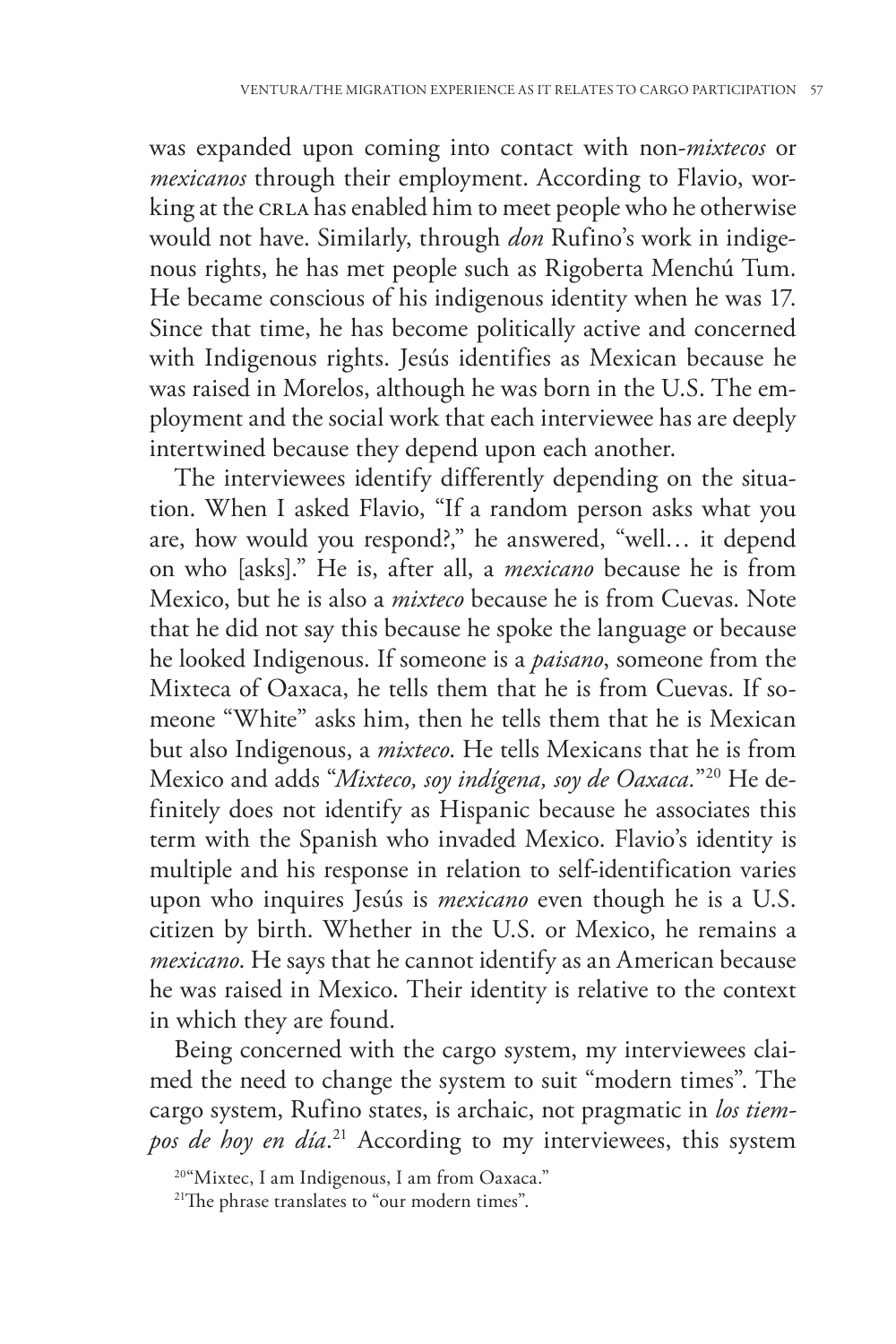does not facilitate the life of migrant *mixtecos* from Cuevas and is perceived and experienced as an obstacle to securing employment and economic improvement in both Cuevas and in Fresno. When I asked Flavio if he thinks that his having migrated to the U.S. changed the way he perceives the cargo system, he explains:

It's not a bad cycle, but it's a cycle that just makes you, a *vuelta* you know *no te puedes salir* […] and I mean a lot is cause I was lucky my dad was smart enough to submit documents for us in order to become residents […] and I guess that is what has opened my eyes [...] and then the education I got and people I've been around and exposed to and talk to […] If I hadn't come here, *no pensaría así, igualito*. 22 (Bautista, 2007, interview).

Similarly, when I presented this preliminary data at the V International Colloquium at the uam, it was brought to my attention that in fact the cargo system is undergoing drastic changes.<sup>23</sup> Velasco Ortiz (2005:47) demonstrates how various communities in the Municipality of Juxtlahuaca, to which Cuevas belongs, are coping with the constant out-migration of their community members in relation to the cargo system. Flavio's case exemplifies these changes, because he has prioritized his goals as first, education, second, employment, third, purchase of a home, and last, being a *comunero*. These are drastic changes that may become a current trend for youth residing for long periods of time in California. Flavio notes that other males from Cuevas his age who recently migrated are forming families and are sending remittances to Cuevas. In the 21st century, there are two generations of in Fresno: one that does not perceive Cuevas as part of their future, and the other, who may not.<sup>24</sup>

 $24$ I was able to interview such people since the persons who attended the meeting were all younger members of the community and were at least bilingual in both Spanish and English. There was a single mother who participated occasionally.

<sup>&</sup>lt;sup>22"</sup>To go around in circles"; "cannot get out"; "I would not think the same."

 $23$ I participated as a panelist in the V Coloquio Internacional, Balance de los Estudios Transnacionales: Una Visión desde la Docencia.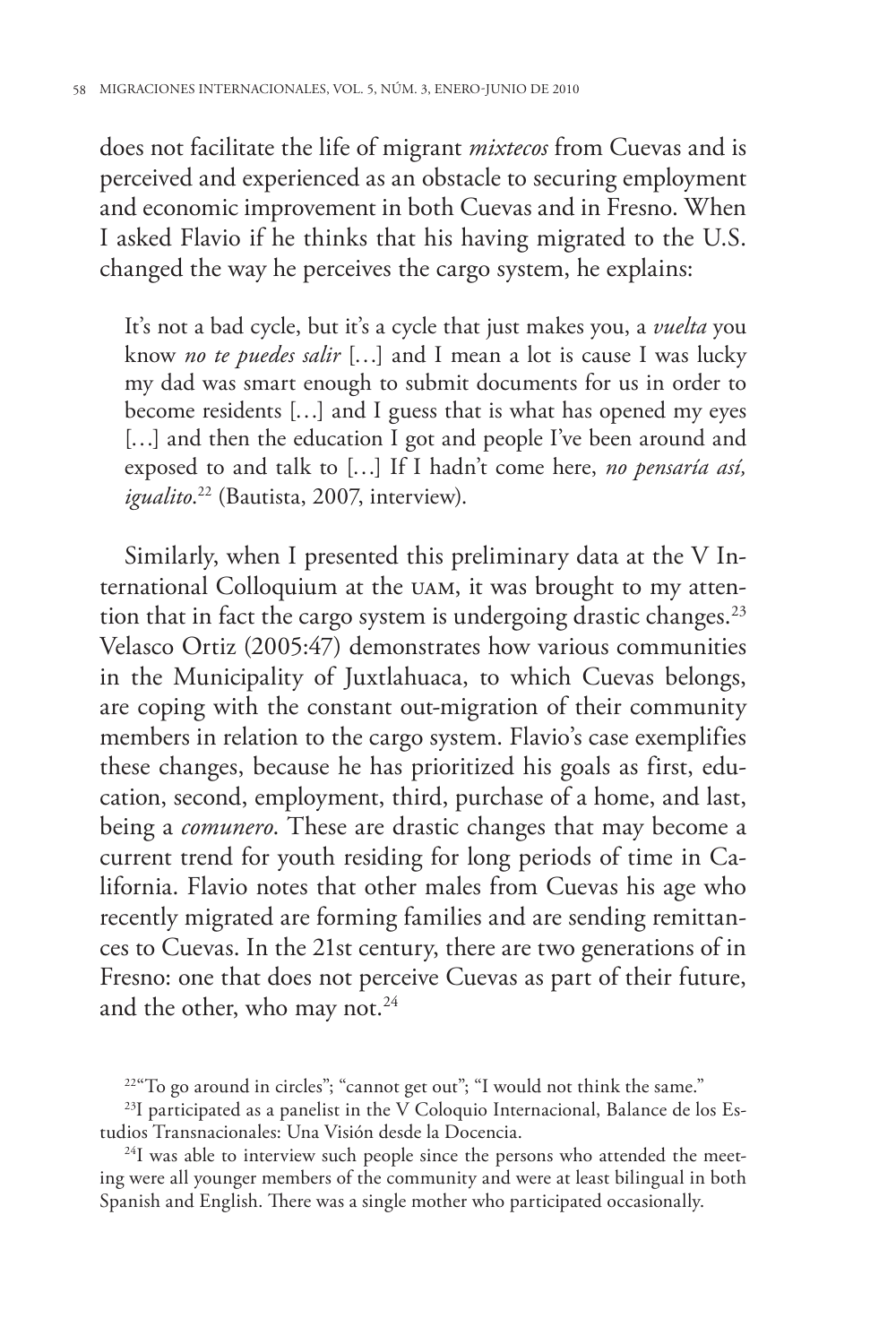These changes have affected various aspects of these individuals' lives. The place where each person has spent the majority of their lifetime, their family support, and how they perceive their future is related to migration. Migration has shaped their life experiences in Fresno, California, and their relationship with Cuevas, Oaxaca, Flavio states that had he not migrated sixteen years ago and if he did not possess legal status in the U.S., he would be like *them*, meaning that he be married and be sending money to Cuevas, as other young males from Cuevas who have recently migrated. Similarly, Jesús states that he would have a life similar to that of his cousins, who are married, have children, and work. Migration has been a turning point for these individuals; both Flavio and Jesús are U.S. citizens and freely criticize the cargo system. In the case of *don* Rufino, migration became the only option when he was forced to leave Cuevas after he challenged an authoritarian individual in there. Oddly, because he is a migrant and cannot sacrifice work, family, and/or health, he has stopped participating in the cargo system in Cuevas and has consequently lost his status as a *comunero*. Migration plays a critical role at present because there are higher stakes at risk, such as losing town membership by not participating in the cargo system.

As Flavio explains, the migrations of his grandfather and father were different from his migration experience, as they were temporary and people returned to Cuevas. Unlike Jesús, Flavio views his stay in Fresno as permanent because he has nothing in Cuevas. Similarly, *don* Rufino states that he cannot take his children back to Cuevas because they consider the U.S. their home. The idea of where their home is located is a direct consequence of migration. *Don* Rufino explains that children who have parents who are from Cuevas but who have been raised in the U.S. for greater part of their lives perceive the U.S. as their home. He predicts that they will experience an identity crisis. However, this is opposite to what Flavio experiences. If people like Flavio, consider the U.S. as home, why would they want to continue to participate actively in the cargo system, because they are unable to benefit from it? In a way, the cargo system is good because, as Flavio states "things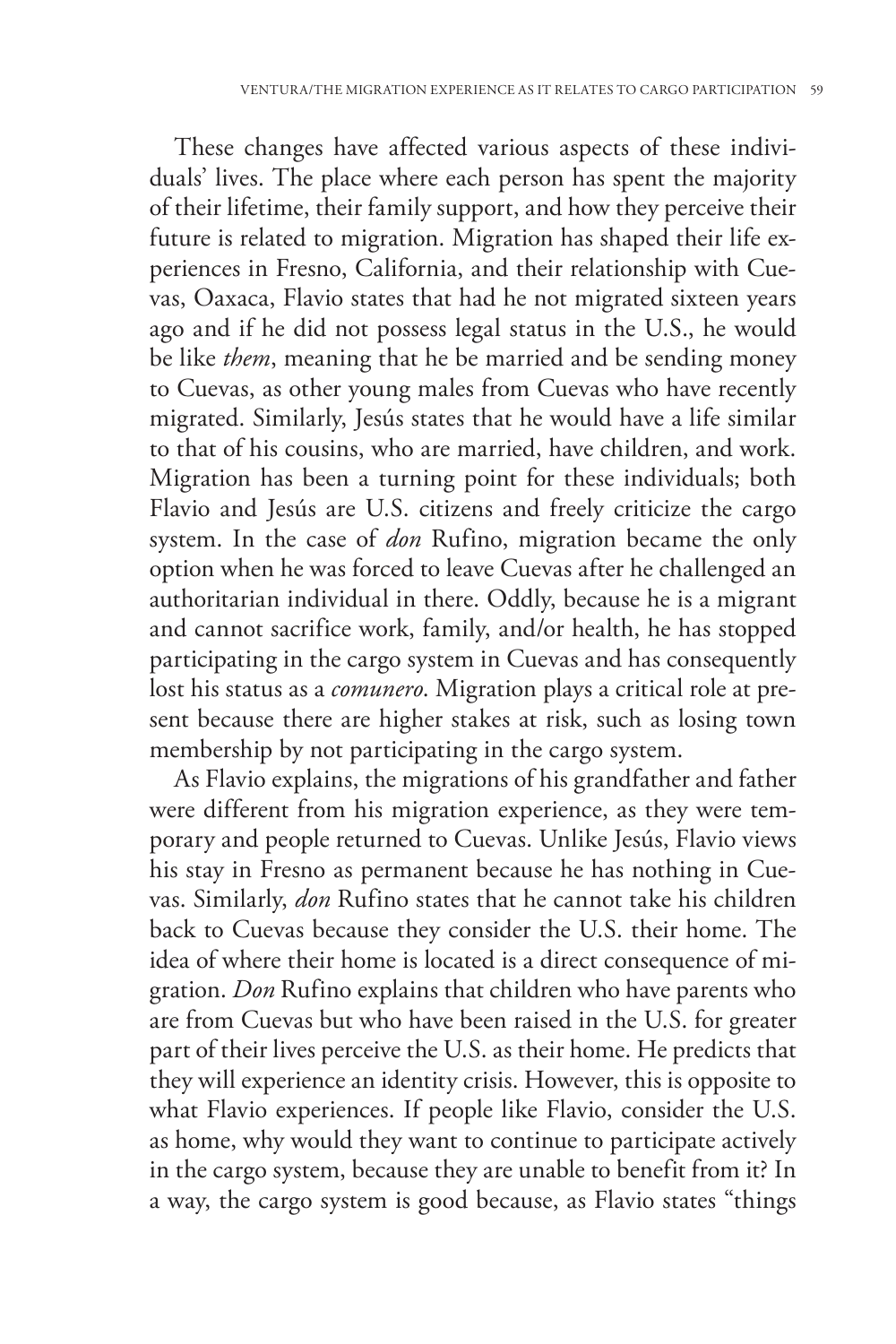[religious cargos] are done collaboratively". However, he also explains that people who continue with the cargo system, as does his father, do so because they have their homes in Cuevas and plan to retire there. Jesús says that one can obtain land in Cuevas, but in order to not lose it, this requires many investments. Jesús considered joining the cargo system in Cuevas, but Cuevas requires him to pay nearly 1 000 dollars and to donate money for the upcoming cargos. His bi-weekly salary in Mexico, 150 dollars, is not sufficient to be able to donate such an amount. He believes that this makes it difficult for people from Cuevas, particularly if they are undocumented, to comply with these expenditures.

All three criticize the cargo system in Cuevas as inflexible in the face of change and an impediment to economic mobility. For example, *don* Rufino states that three important fiestas must be retained, and adds that certain civil cargos are simply pointless, such as the water and electricity cargos, because there are paid governmental agencies that provide such services.<sup>25</sup> Flavio states that there are too many fiestas and contends that these must be eliminated because they are not part of the community's indigenous culture. Important municipal cargos can only be maintained if they are paid positions. Their critiques are based on their experiences with the cargo system. Flavio has recently joined the cargo system, and had been hesitant to accept his previous religious cargo due to the workload and money invested with nothing given in exchange. *Don* Rufino stopped participating in the cargo system a couple of years ago because it prevented him from continuing his work and because he thought it was unfair to relocate his family to Cuevas. Jesús knows that the amount of money required to join and participate is not plausible. I gather that based on their migration experience, participating annually in the cargo system is observed as economically onerous.

Their experience in California has impacted how they perceive the cargo system in Cuevas. The notion of individuality promo-

<sup>&</sup>lt;sup>25</sup>The three fiestas are Día de los Muertos, San Miguel Arcángel, and Virgen de Guadalupe. The water and electricity issue is handled by a committee of three to five males and requires a one-year cargo service.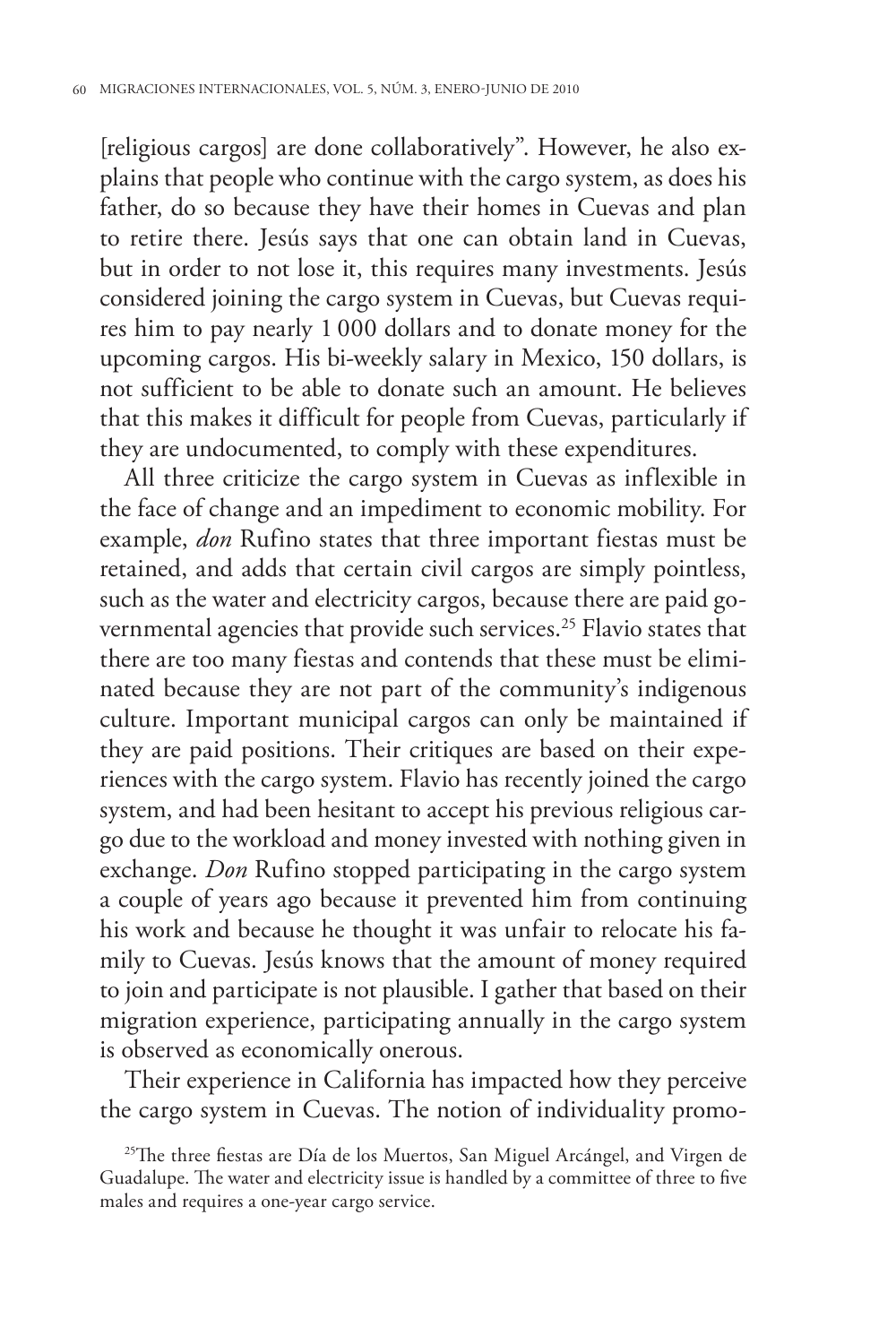ted in California clashes with the idea behind a community in Cuevas. The shift in the order of priorities, which is not necessarily negative, pushes the person away from a system of economic leveling. While education is a priority, it is uncertain how this will help Cuevas. Will Flavio use his education to lessen the burden he perceives from the cargos? The function behind the cargo system, which is to level everyone and to pull individuals into the community, does not work for Jesús and Flavio. This is also visible when adults from Cuevas struggle to accept their cargos.

While conducting my field work, I attended *asambleas*, specifically, the *cambio de poderes*, transfer of governance, in early January 2009, for the *Bienes Comunales* and *Consejo de Vigilancia* in Cuevas. At this meeting, the decision-making process became more evident and the impact that migration has exerted this process is observable. Over the loudspeaker, the municipal secretary announces in Spanish: "*Se le invita a todo el pueblo en general para que asista a la asamblea general*…";26 he then repeats the invitation in Mixtec. From what I observed, those who attend are males, both elders and young teens. Those who actively engage in the meetings are few: only adults who had occupied highly ranked cargos participated. When I asked women why they did not attend, they responded that only males attended the meetings and that it is not socially acceptable for women to attend.

The *agente municipal* presents the topic, which he has previously discussed with his *cabildo*, the men in attendance, and asks them for their opinion. The men, about one hundred in attendance this time and all seated in the *agencia municipal*, conduct discussions in small groups for twenty minutes. This meeting was different from one that I attended in November 2008, when more migrants attended the meeting, which was held in the *agencia municipal's* courtyard.27 The agenda begins to be addressed when someone stands and voices the concerns; this is usually an older, respected male who in the Mixtec language eloquently voices what he has previously discussed with the men seated around him. Another

<sup>&</sup>lt;sup>26</sup>The community in general is being invited to attend the meeting.

<sup>&</sup>lt;sup>27</sup>The town hall's courtyard is an open space available for big events.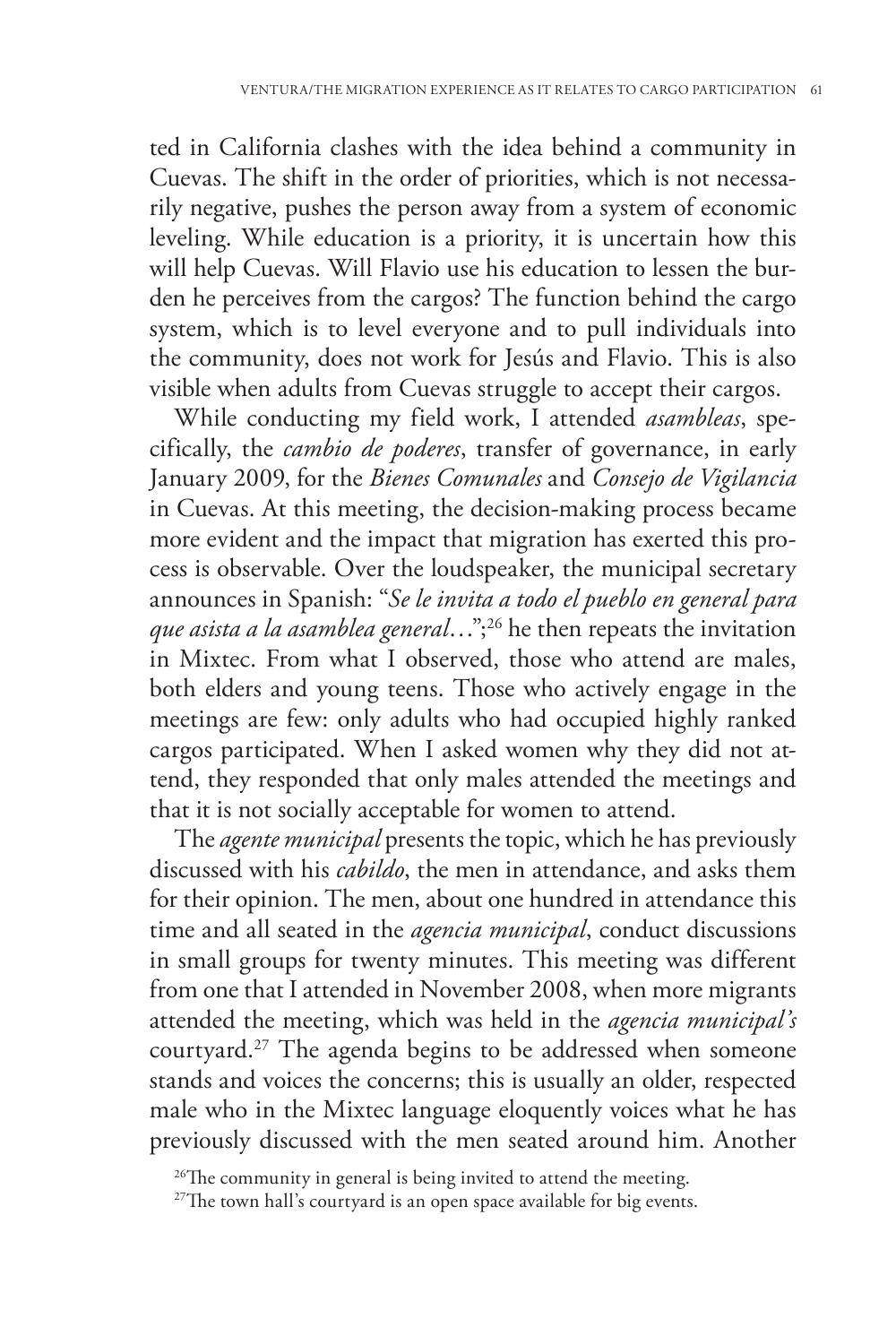adult male seconds this and then unanimously everyone agrees with the decision. The *agente* thanks the men and moves on to the second topic.

The topic of discussion for the January 2009 assembly was Antonio. Antonio resides outside of Cuevas. He had been elected in November 2008 as the secretary of *Bienes Comunales* for three years, 2009-2012, but has not come forward to explain his absence or to provide an excuse for not assuming his assigned cargo. The decision was to "*levantar un acta.*" This meant his removal as a *comunero* in Cuevas. The *principales* and others from the meeting mentioned that he was following in the footsteps of his father. Those present at the meeting have held cargos during service years of 2008-2009 and 2009-2010, and remain in Cuevas on a semi-permanent basis. Among these are males who decide to stay after the festivities in Cuevas for personal reasons. Thus, those making the decision are those who have ongoing contact with Cuevas. No one sided with Antonio, not even his brother, who resides permanently in Cuevas.

Two men were required to switch their cargos due to the fact that Antonio's cargo could not remain vacant, which required documentation by the agrarian reform board. This process took longer because the *asamblea* had to plea with Bernardo to accept Antonio's cargo. Previously, Bernardo had held a cargo of lesser rank, hence obligation. He reluctantly accepted, although he argued that he was not elected by *na ñuu*, the people, and thought that he was not qualified to replace Antonio. Bernardo explained that he did not speak or write Spanish well, thus limited in the manner in which he could carry out the cargo. Therefore, he issued a reminder that he not be criticized on how he delivers the cargo.

In another case, Juan, a California migrant, appealed to the *asamblea* for a change in his cargo because he was unable to fulfill the assignment for personal reasons; he explained that he has to travel frequently to California. Juan also proposed that his cargo term and that of his fellow cargo holder be shortened from three years to a year and half. Thus, the burden would be lessened and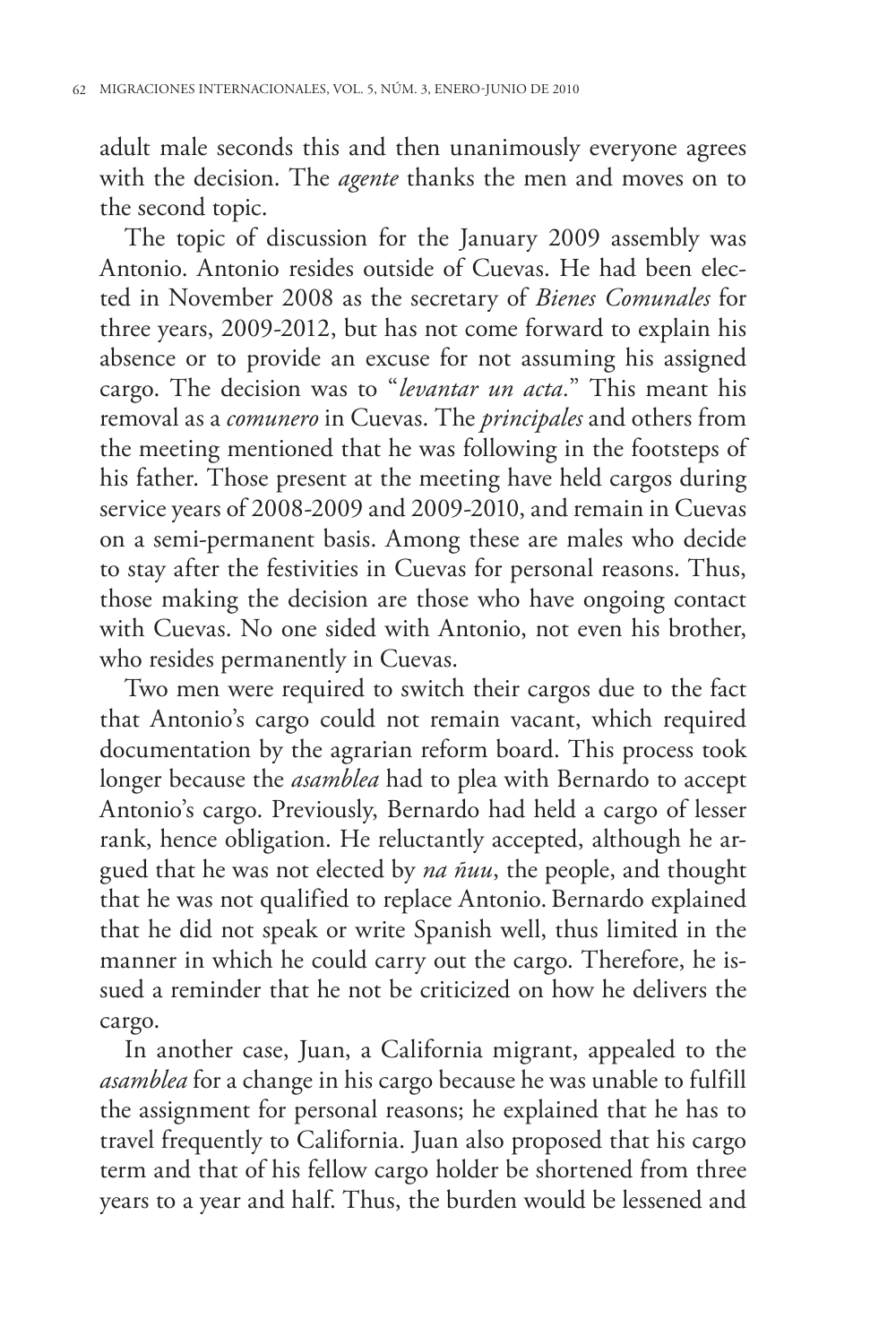more men would readily accept their cargos. He had consulted with the representative of the agrarian office and was told that any changes could be made as long as the *asamblea* agreed to it. After many pleas from the men present at the meeting, the *asamblea* convinced Juan to accept his cargo. The men did acknowledge that by shortening the term, men will happily accept cargos lasting a year and a half.

Oddly, others who have experienced similar situations did not sympathize with Juan and Antonio. No one suggested any solutions; rather, they were asked to assume the cargo first, because they were elected by *na ñuu*. The men at the meeting comforted Bernardo by telling him that one never really knows what to do initially, but that they will learn through experience. Juan was reminded that as someone born in Cuevas, he must fulfill his responsibility. This responsibility, they informed him, derived from generations and must continue. Secondly, there was no else to replace him. Although they agreed that everyone has difficulties in fulfilling the cargos, there are no alternatives and that he, then, ought to assume it.

During the *cambio de poderes*, I observed the interaction among the decision-makers, the *na ñuu*, and the cargo holder. Moreover, I heard the justifications, although simplistic, but important in carrying out cargos. The cargos have been in existence because they have been passed on from generation to generation. The cases of Antonio and Juan demonstrate how their status as migrants influences the cargo system and how the cargo influences their lives. Thus, the *Bienes Comunales* was short-handed by one person, because no alternatives to replace the men who had to switch his cargo.

## *Conclusion*

In sum, from the perspective of males from Cuevas concerning Cuevas's governance based on their migration experience, Cuevas's cargo system is inflexible; the system, at different times, pushes and pulls people out of and into the community. All three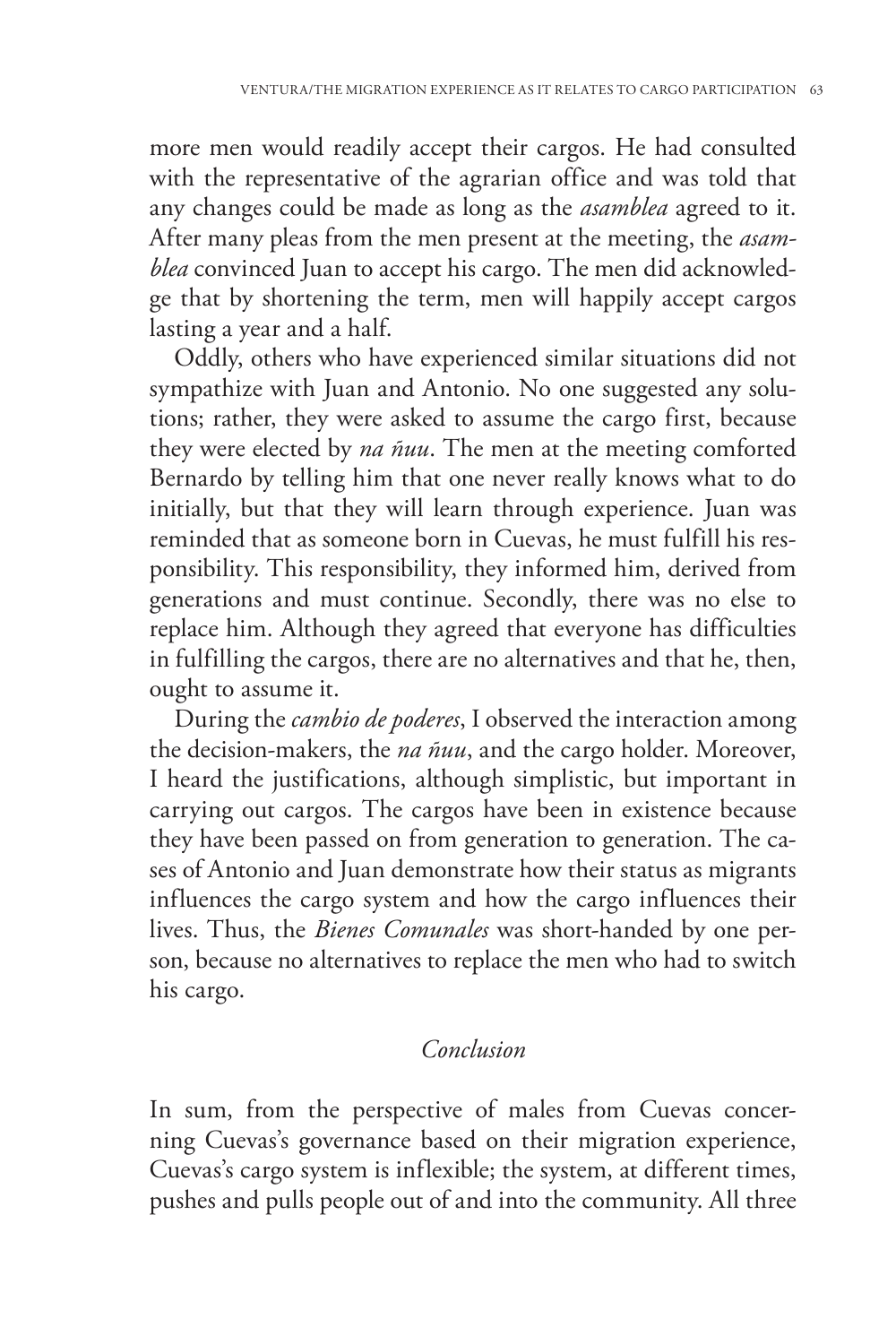interviewees agree that the cargo system needs to be changed to alleviate the amount of money and time invested, because it is not working under the current conditions faced by migrants from Cuevas. The problems that the 2009-2012 cargo system in Cuevas has encountered will become more prevalent for subsequent cargos, and the perceptions that youth have of the cargo may also become widespread in Cuevas. The cargo system's intransigence and the number of cargos to be fulfilled in a person's lifetime are not realistic, considering the current scenario of the Mixtecs.

In Cuevas, there is a strong sense of community responsibility that is reinforced by community participation, yet this is continually challenged when Cuevas' migrants become permanent migrants in California. Cuevas depends on its migrants to continue with its governance for securing natural resource and infrastructure development. In order to fulfill a cargo, due to the economic demands, males are required to migrate to hold a cargo; notwithstanding this, in other obligations, such as giving service in the *Bienes Comunales*, they are required to be present in Cuevas. This becomes further complicated when current and new migration restraints come into play. There are cases in which people are forced to return to Cuevas because of deportation, or because they are transmitting their legal documents and must choose to either remain in California or in Mexico.

To some extent, the cargo system has been a characteristic that uniquely identifies and distinguishes people from Cuevas from other migrants in California because the system ties them to their community, and whether the system acts for their benefit or detriment, encourages them to return and to maintain their status as members of the community. Striving to be part of a community and achieving economic success in California do not go hand in hand. As noted, the person's notion of individuality conflicts with the idea of collectiveness. Youth struggle with the idea of sacrificing their own priorities, such as education and economic mobility, to benefit their community. This could very well be the root of the problem for *comuneros*; in the final analysis, a cargo impedes them from being economically mobile. Although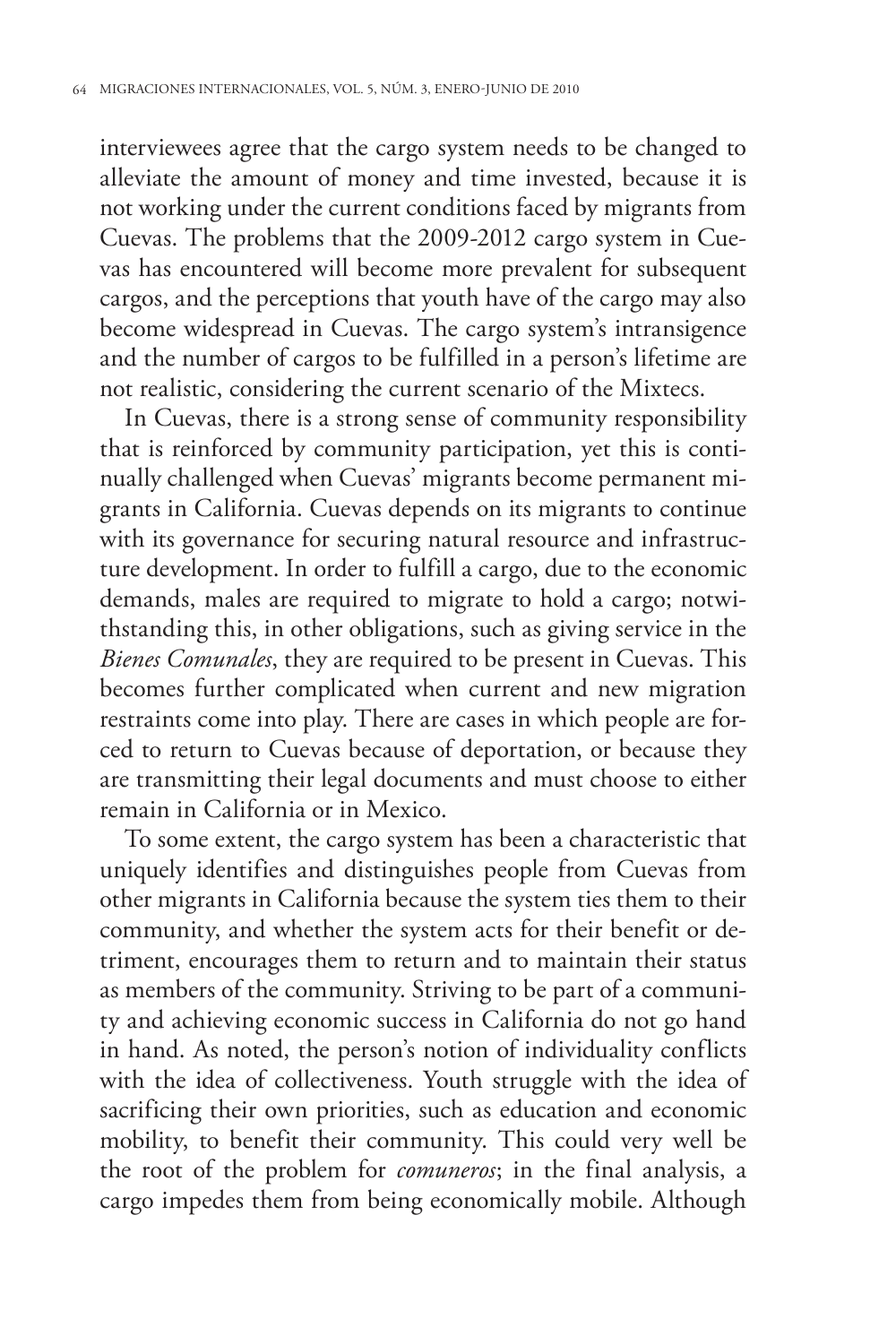fulfilling cargos increases their prestige, this does not necessarily have great significance for youth who have grown up outside of Cuevas.

The descending number of youth in Cuevas due to migration is common to other Mixtec communities. The ramification of migration on communities such as Cuevas causes not only demographic change, but also dictates the manner in which the youth practice their customary law. The latter is characterized by its notion of reciprocity and community service. However, these notions are gradually being lost as social and religious cargos are eliminated. Cargos encourage reciprocity and community service. Social and religious cargos also generate a flow of goods, people, and ideas. Entire communities are known for their weeks of celebration, and migrants have something to which to look forward. Through cargos, individuals garner status and prestige. Fiestas and cargos signify the return of a long-absent *comunero*.

This leads us to the reality that Mixtec communities face. What will bring Mixtec migrants back to their home town at times when they are crucial to the economic, social, political life of the community? Mixtec communities such as that of Cuevas, Oaxaca, depend on their migrants to contribute economically, but what are the consequences when a generation of youth is questioning this idea? Will the lack of the participation of young males allow for a more active role of females in municipal cargos? How are the notions of belonging, membership, citizenship, and identity redefined when a person loses his status as a *comunero* in the community? A person from Cuevas has claims to this when he is recognized as a *comunero*. What, then, is a person who claims he is no longer recognized by the community?

# *References*

Anaya Muñoz, Alejandro (2006), *Autonomía indígena, gobernabilidad y legitimidad en M*éxico*: La legalización de usos y costumbres electorales en Oaxaca*, Mexico, D. F., Universidad Iberoamericana.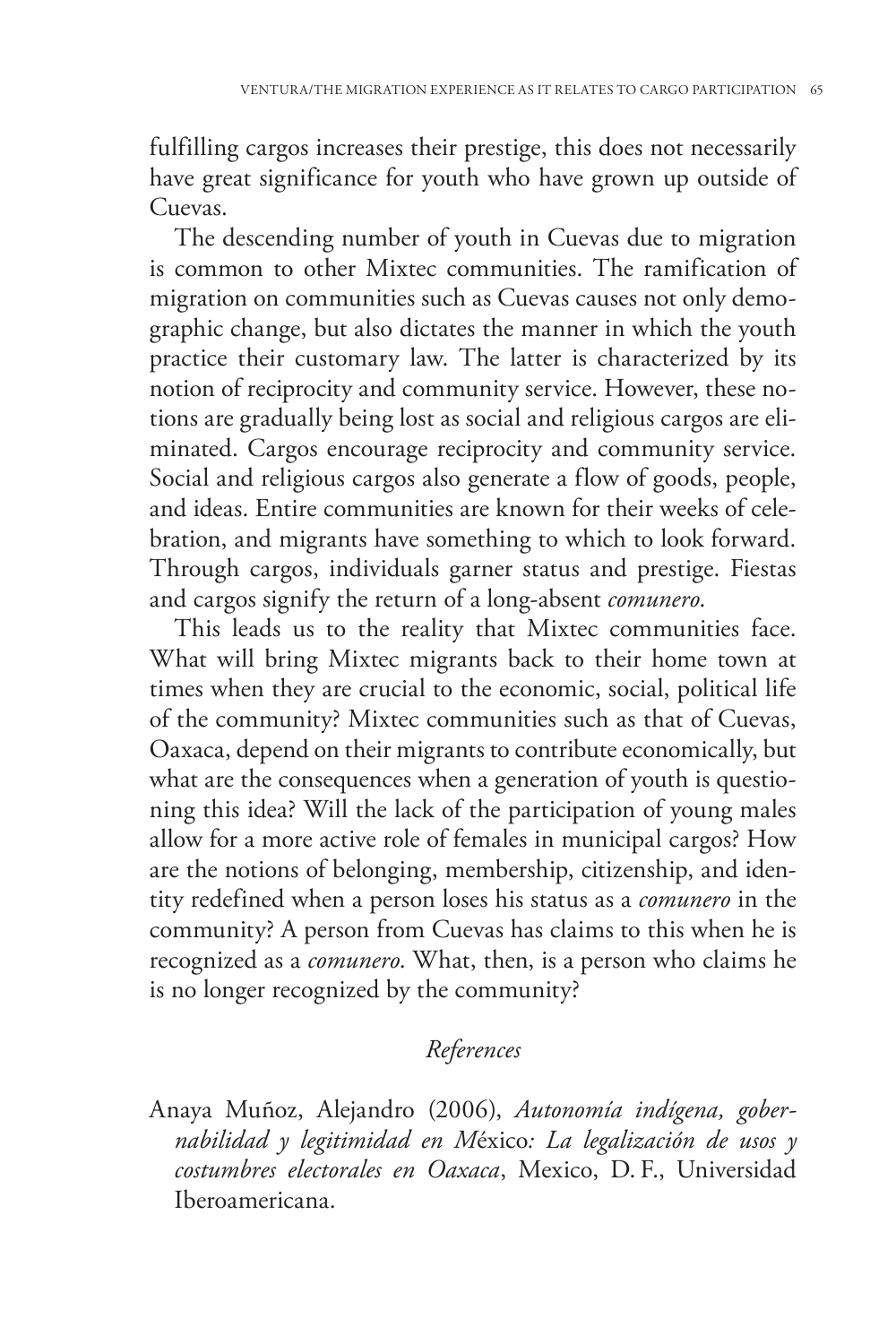- Anderson, Benedict (2006), *Imagined Communities: Reflections on the Origin and Spread of Nationalism*, New York, NY, Verso.
- Besserer, Federico (1999), *Moisés Cruz: Historia de un transmigrante*, Culiacán, Sinaloa/México, D. F., Universidad Autónoma de Sinaloa/Universidad Autónoma Metropolitana, Iztapalapa campus.
- Cota-Cabrera, Bribrilia *et al.* (2009), "San Miguel Tlacotepec as a Community of Emigration," in W. A. Cornelius *et al.* (eds.), *Migration from the Mexican Mixteca: A Transnational Community in Oaxaca and California*, San Diego, California, University of California San Diego/Center for Comparative Immigration Studies, pp. 1-29.
- Cohen, Jeffrey H. (2007), "Rural Responses to Political Unrest in Oaxaca City, Mexico: Preliminary Findings. Project muse," *Scholarly Journals Online*, pp. 22-31.
- Cordero Avendaño de Durand, Carmen (2001), *La vara de mando: Costumbre jurídica en la transmisión de poderes*, 2a. ed., Oaxaca City, Mexico, H. Ayuntamiento de Oaxaca de Juárez.
- Estrada Villanueva, Ariana (2003), *Jóvenes y gobernabilidad en comunidades transnacionales, estudio de un caso: Ixpantepec Nieves*, Oaxaca, Mexico, Universidad Autónoma Metropolitana, Iztapalapa campus.
- Foster, George M. (1979), *Tzintzuntzán: Mexican Peasants in a Changing World*, New York, Elsevier North Holland, Inc.
- Garduño, Everardo, Efraín García and Patricia Morán (1989), *Mixtecos en Baja California: El caso de San Quintín*, Mexicali, B. C., México, Universidad Autónoma de Baja California.
- Gil Martínez de Escobar, Rocío (2006), *Fronteras de pertenencia: Hacia la construcción del bienestar y el desarrollo comunitario transnacional de Santa María Tindú, Oaxaca*, Coyoacán, D. F., Mexico, Casa Juan Pablos/Fundación Rockefeller/Universidad Autónoma Metropolitana, Iztapalapa campus/Departamento de Antropología.
- Goldring, Luin (1999), "The Power of Status in Transnational Social Fields," in M. P. Smith and L. E. Guarnizo (eds.), *Transnationalism from Below*, New Brunswick, New Jersey,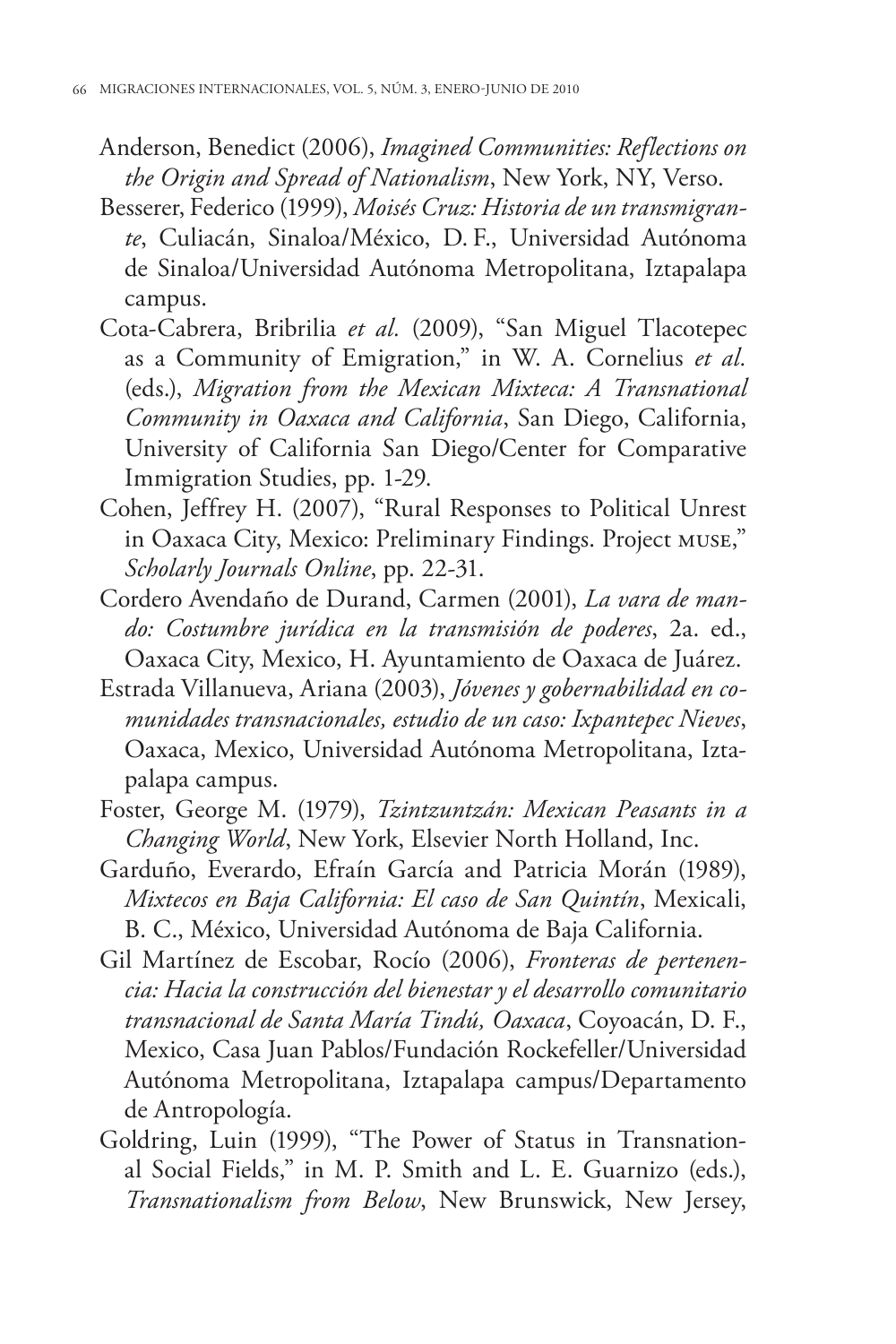Transaction Publishers, pp. 165-195 (Comparative Urban and Community Research, vol. 6).

- Hall, Stuart (1996), "Who Needs 'Identity'?," in S. Hall and P. du Gay (eds.), *Questions of Cultural Identity*, Thousand Oaks, California, sage Publications, pp. 1-17.
- Hall, Stuart, and David Held (1989), "Citizens and Citizenship," in S. Hall and J. Martin (eds.), *New Times*, London, Lawrence and Wishart, pp. 173-188.
- Hernández-Díaz, Jorge (2007), "Dilemas en la construcción de ciudadanías diferenciadas en un espacio multicultural: El caso de Oaxaca," in J. Hernández-Díaz (eds.), *Ciudadanías diferenciadas en un estado multicultural: Los usos y costumbres en Oaxaca*, México, Universidad Autónoma Benito Juárez de Oaxaca, pp. 35-86.
- Kearney, Michael (1986), "Integration of the Mixteca and the Western U.S.-Mexican Border Region Via Migratory Wage Labor," in I. R. Urey (ed.), *Regional Impacts of U.S.-Mexican Relations*, San Diego, California, University of California San Diego/Center for U.S.-Mexican Studies, pp. 71-102 (Monograph Series, 16).
- Kearney, Michael (1996), *Reconceptualizing the Peasantry: Anthropology in Global Perspective*, Boulder, Colorado, Westview Press.
- Kearney, Michael (2001), "Class and Identity: The Jujitsu of Domination and Resistance in OaxaCalifornia," in D. Holland and J. Lave (eds.), *History in Person: Enduring Struggles and Identities in Practice*, Santa Fe, New Mexico, School of American Research Press, pp. 247-280.
- Kearney, Michael (2003), "Valor, clase, y espacio en las comunidades mixtecas transnacionales," *Universidad de México*, num. 620, pp. 5-11.
- Kearney, Michael and Carole Nagengast (1989), *Anthropological Perspectives on Transnational Communities in Rural California*, Davis, California, California Institute for Rural Studies.
- Kearney, Michael and Federico Besserer (2004), "Oaxacan Municipal Governance in Transnational Context," in J. Fox and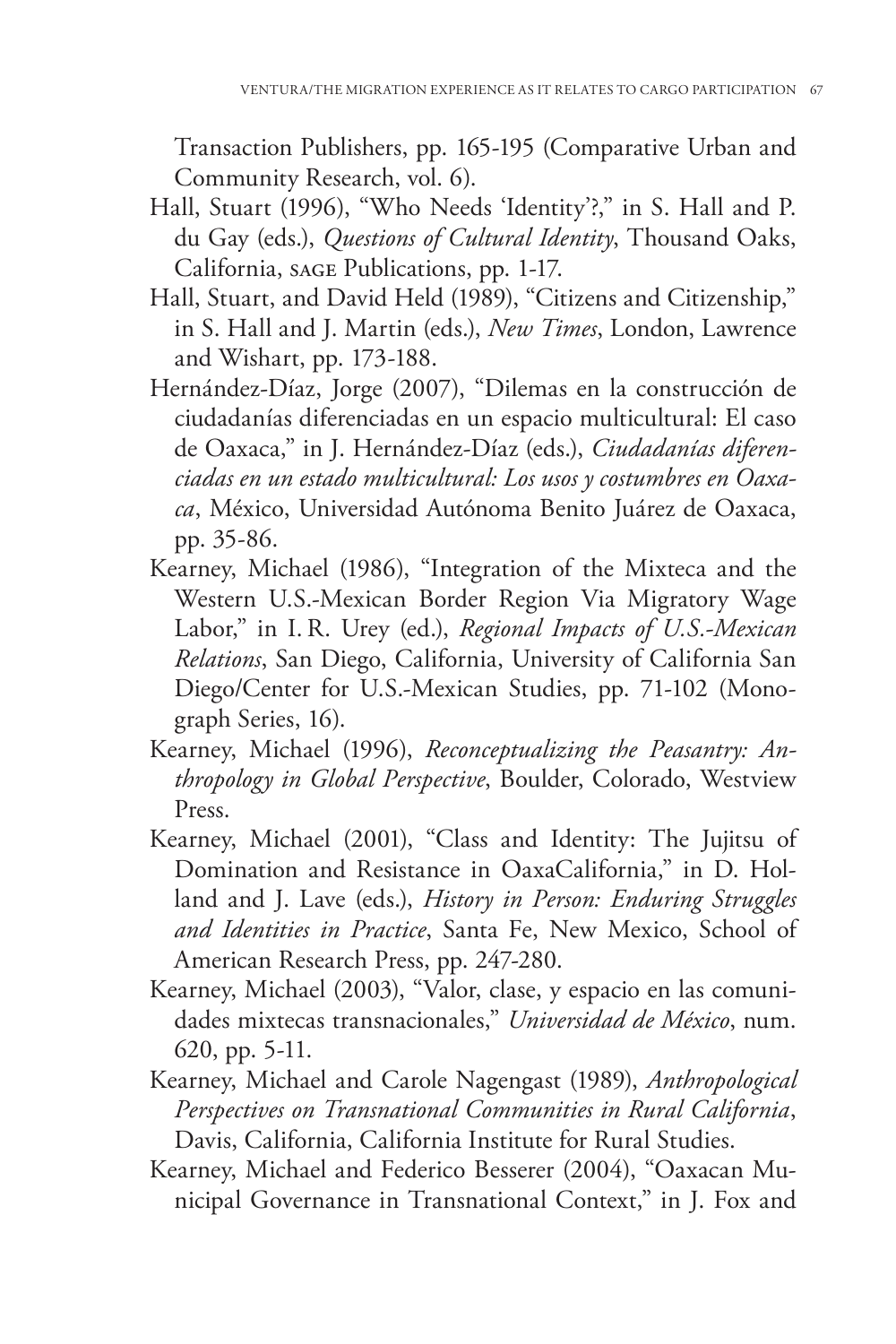G. Rivera-Salgado (eds.), *Indigenous Mexican Migrants in the United States*, La Jolla, California, University of California San Diego/Center for U.S.-Mexican Studies/Center for Comparative Immigration Studies, pp. 449-466.

- Levitt, Peggy (2001), *The Transnational Villagers*, Berkeley/Los Angeles, California, University of California Press.
- López Bárcenas, Francisco (2004a), "Los sistemas indígenas de cargos en la Mixteca," in A. Hernández Núñez and F. López Bárcenas (eds.), *La fuerza de la costumbre: Sistema de cargos en la Mixteca oaxaqueña*, México, Centro de Orientación y Asesoría a Pueblos Indígenas, pp. 9-28 (Derechos Indígenas, vol. 8).
- López Bárcenas, Francisco (2004b), "Sistema de Cargos en Santa Rosa Caxtlahuaca," in A. Hernández Núñez and F. López Bárcenas (eds.), *La fuerza de la costumbre: Sistema de cargos en la Mixteca oaxaqueña*, México, Centro de Orientación y Asesoría a Pueblos Indígenas, pp. 65-87 (Derechos Indígena, vol. 8).
- López, Felipe H. and David Rusten (2004), "Mixtecs and Zapotecs Working in California: Rural and Urban Experiences," in J. Fox and G. Rivera-Salgado (eds.), *Indigenous Mexican Migrants in the United States*, La Jolla, California, University of California San Diego/Center for U.S.-Mexican Studies/Center for Comparative Immigration Studies, pp. 249-278.
- Marshall, T. H. (1950), *Citizenship and Social Class*, Cambridge, United Kingdom, Cambridge University Press.
- Martínez Novo, Carmen (2004), "'We Are Against the Government, Although We Are the Government': State Institutions and Indigenous Migrants in Baja California in the 1990s," *The Journal of Latin American Anthropology*, vol. 9, num. 2, pp. 352-831.
- Matus Ruiz, Maximino (2004), "Estrategias económicas informales como sustento de una comunidad transnacional: El caso de San Miguel Cueva, Oaxaca," Bachelor degree, INAH/Escuela Nacional de Antropología e Historia.
- Miles, Ann (2004), *From Cuenca to Queens: An Anthropological Story of Transnational Migration*, Austin, Texas, University of Texas Press.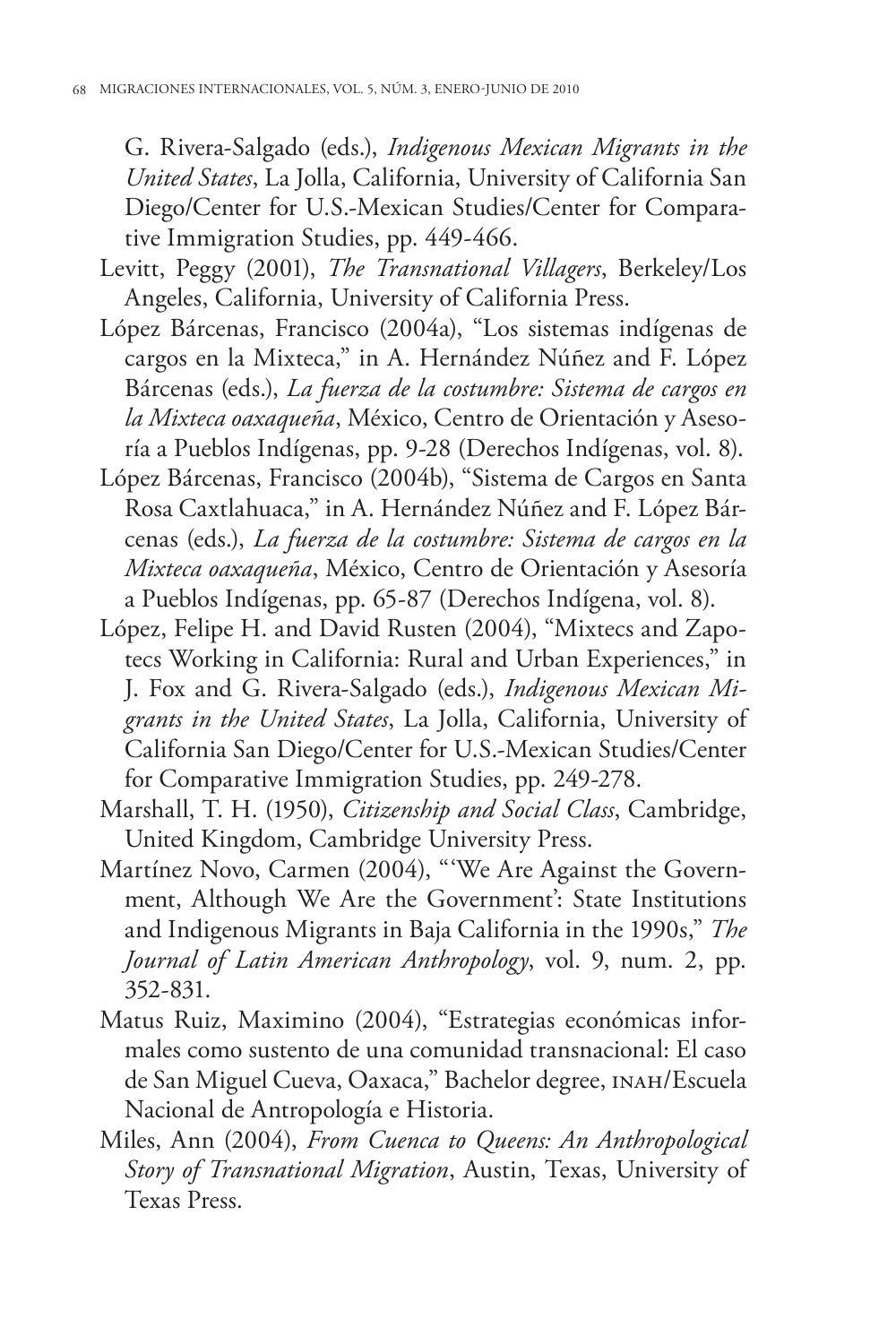- Ong, Aihwa (1999), *Flexible Citizenship: The Cultural Logics of Transnationality*, Durham, North Carolina, Duke University Press.
- Perry, Elizabeth *et al.* (2009), "Between Here and There: Ethnicity, Civic Participation, and Migration in San Miguel Tlacotepec," in W. A. Cornelius *et al.* (eds.), *Migration from the Mexican Mixteca: A Transnational Community in Oaxaca and California*, San Diego, California, University of California San Diego/Center for Comparative Immigration Studies, pp. 207-235.
- Ramírez, Reyna (2002), "Julia Sánchez's Story: An Indigenous Woman between Nations," *Frontiers: A Journal of Women Studies*, vol. 23, num. 2, pp. 65-83.
- Ravicz, Robert S. (1965), *Organización social de los mixtecos*, Mexico, D. F., Instituto Nacional Indigenista.
- Romney, Kimball and Romaine Romney (1966), *The Mixtecans of Juxtlahuaca, Mexico* (vii vols.), vol. iv, New York, Robert E. Krieger Publishing Co., Inc.
- Rusten, David and Michael Kearney (1994), *A Survey of Oaxacan Village Networks in California Agriculture*, Davis, California, California Institute for Rural Studies.
- Smith, Robert C. (2006), *Mexican New York: Transnational Lives of New Immigrants*, Berkeley, California, University of California Press.
- Stephen, Lynn (1996), "The Creation and Re-creation of Ethnicity: Lessons from the Zapotec and Mixtec Oaxaca," *Latin American Perspectives*, vol. 23, num. 2, pp. 17-37.
- Stephen, Lynn (2007), *Transborder Lives: Indigenous Oaxacans in Mexico*, *California and Oregon*, Durham, North Carolina, Duke University Press.
- Stuart, James, and Michael Kearney (1981), *Causes and Effects of Agricultural Labor Migration from the Mixteca of Oaxaca to California*, La Jolla, California, University of California San Diego/Program in U.S.-Mexican Studies.
- Szanton Blanc, Cristina, Linda Basch and Nina Glick Schiller (1995), "Transnationalism, Nation-State and Culture," *Current Anthropology*, vol. 36, num. 4, pp. 683-686.